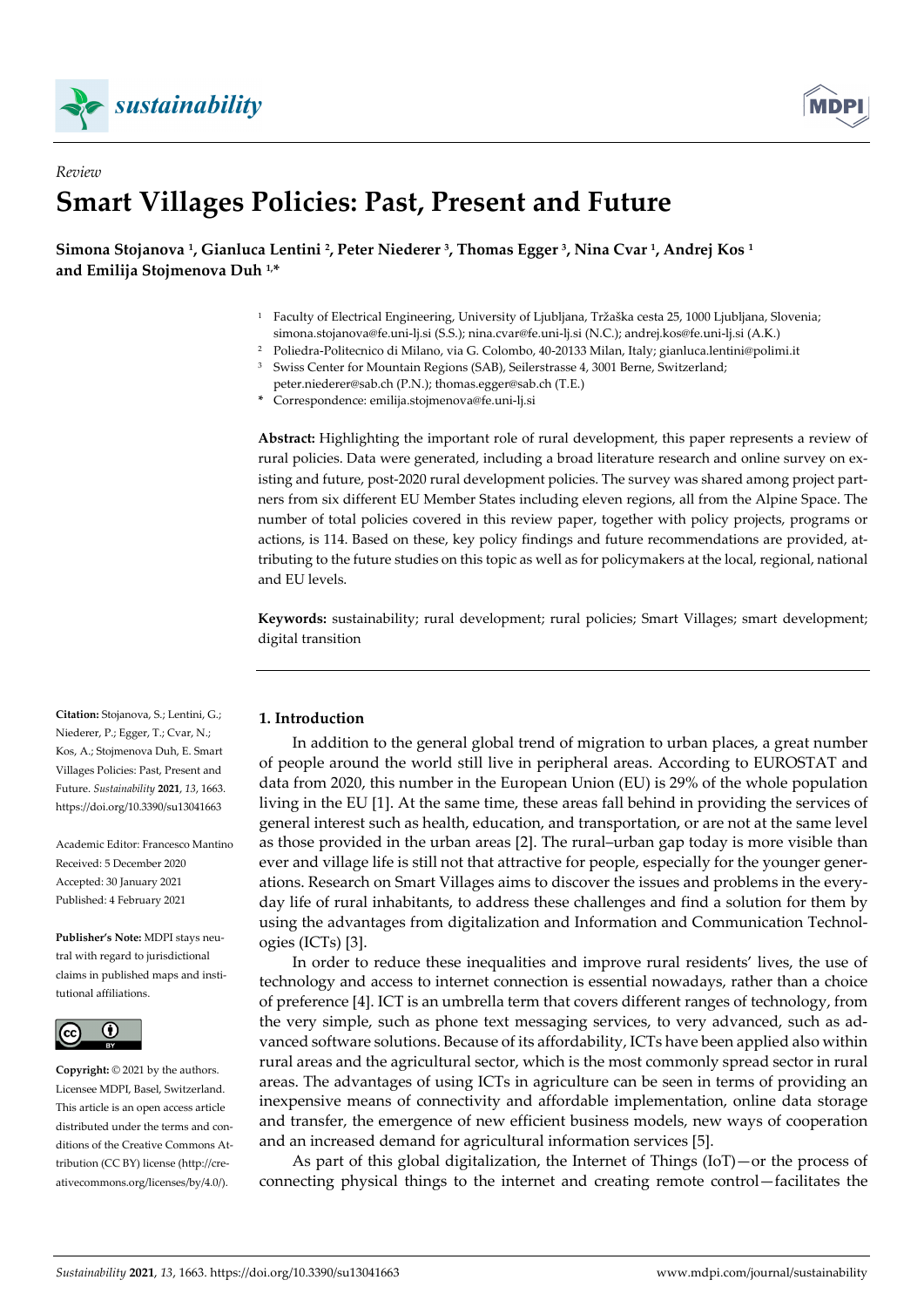process of data transfer and secure information sharing. Furthermore, using IoT can lead to the general improvement of rural living standards [6].

The benefits of investing in Smart Villages' development can be said to be two-fold. They benefit the inhabitants, making their life more comfortable and straightforward, but they also make a community more empowered, resilient, independent and connected. Furthermore, Smart Villages are also contributing to the more efficient use of available resources. This also develops the idea of community and belonging, which in turn can make these regions more autonomous and independent [7].

Although the concept of a Smart Village is most frequently linked to agriculture, it goes far beyond it. It represents a broader concept, covering heterogeneous activities, mainly supported and empowered technology, that act as tools for improving services in rural areas and make the rural functioning easier and smoother, leading to the overall enhancement of rural village dwellers [8].

In defining Smart Villages, the European Commission (EC) refers to rural communities which use their current advantages and strive for their digital development whilst simultaneously supporting everyday activities related to an increased quality of life and living standard, rethinking general public services and considering environmental aspects in every action [9]. In the same manner, ENRD defines this concept as: "Smart Villages are communities in rural areas that use innovative solutions to improve their resilience, building on local strengths and opportunities. They rely on a participatory approach to develop and implement their strategy to improve their economic, social and/or environmental conditions, in particular by mobilizing solutions offered by digital technologies" [10].

The EU Action for Smart Villages was introduced in 2017 by the EU as a policy concept, where the focus is on the implementation of rural development strategies and actions as an integrated community level approach of collectivism [11]. Combining the data from existing literature studies and the data generated from the online survey, we can define the research goals of this paper:

- Based on the postulates from the Sustainable Hub to Engage into Rural Policies with Actors (SHERPA) project (2020) [12] and the OECD framework for rural development [13], this paper determines and explores six areas, which are identified as the most important for rural development. This research aims for their review and analysis.
- Deriving from the work of Visvizi, Lytras and Mudri [14], where they present an integrated approach to sustainable EU Smart Villages policies and Zavratnik, Kos and Stojmenova Duh [15] and their reviews of current Smart Village (SV) initiatives and practices, this research will systematize current policies/projects/actions with a focus on the future, related, most known and least known policies/projects/actions.
- Comparison between Smart Villages and rural development policies in six member states involved in the Interreg Alpine Space Smart Villages project, followed by further policy recommendations at the local, national and EU levels.

In short, we can formulate the following research objects:

- Analyze the most important areas for rural development.
- Smart Villages and rural development policies characteristics analysis.
- Provide recommendations for the improvement of Smart Villages and rural development policies.

The paper is structured as follows. Firstly, the state of the art of Smart Villages implementation and funding organizations is presented. Subsequently, in the research design and methodology, we describe the rural research areas and categorization, followed by data presentation from the literature and data collected from our questionnaire. Then, we present the data analysis and discussions, highlighting the main study findings and we finish with the concluding remarks and the availability of materials or information.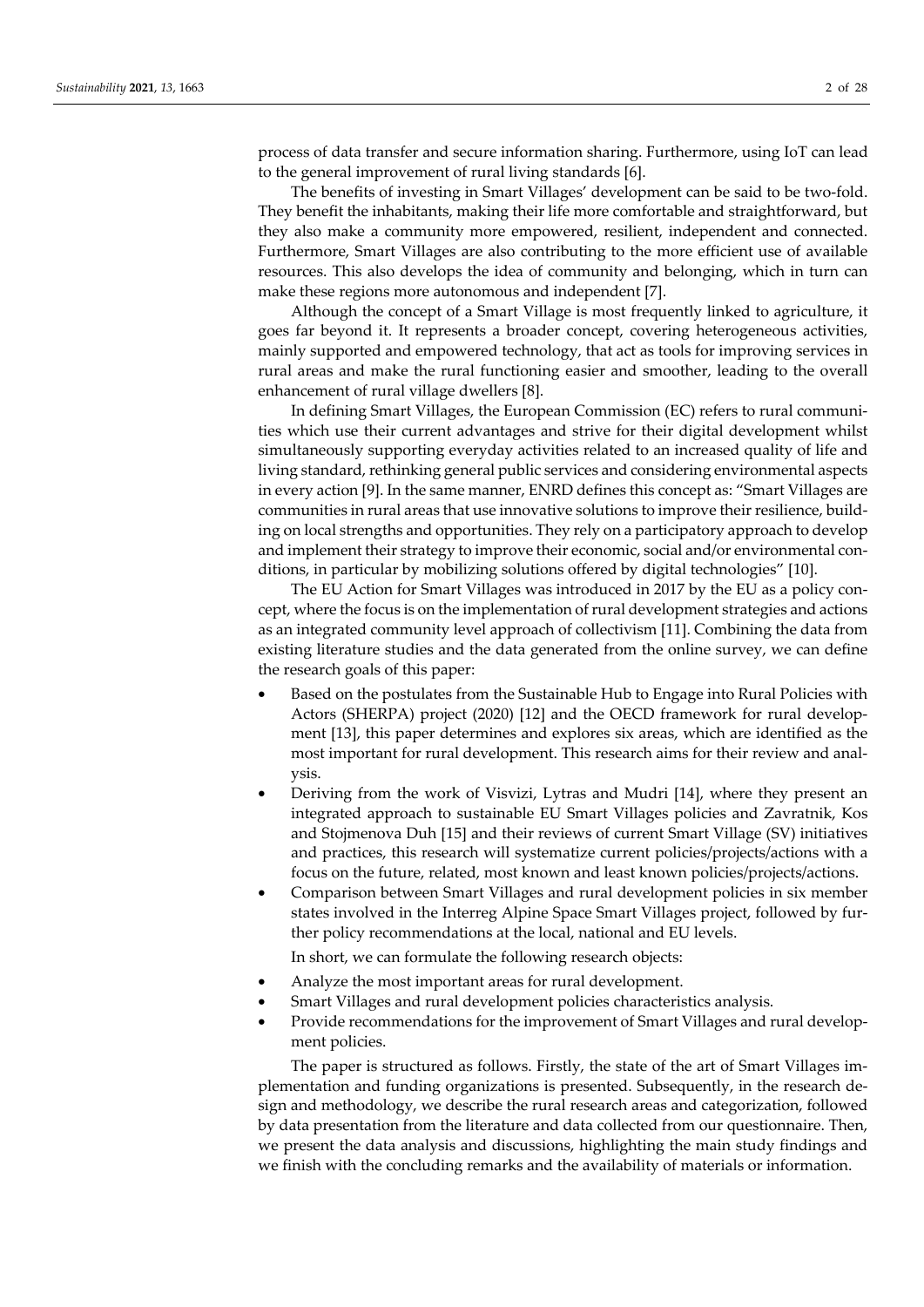# **2. State of the Art**

The postulation of 'sustainable development' originates from a discipline in economics by an English economist Thomas Malthus who started reasoning the lasting of natural resources [16]. If Thomas Malthus was the first to talk about sustainability from the economical point of view, German explorer Alexander von Humboldt is often credited to be the first scientist to overcome the traditional view of environment as something subservient to mankind, and to theorize the need for humanity to respect nature's integrity and complex balance [17]. His concept of 'Naturgemälde', or 'Portrait of nature' is the first general depiction of local natural resources connected to the wider balance of the Earth's resources and climate. Von Humboldt decried the 'imprudent' activities of humanity, in Europe and in the Americas, depaupering the soils (and the general climate) by cutting down the forests and denounced the damage to natural resources as "incalculable" and possibly catastrophic if humanity continued to 'disturb the world so brutally' [18]. The conservation of resources was already a known concept in Europe in particular, with specific reference to the conservation of timber: in 1664, English gardener John Evelyn had written a book on forestry in which he clearly stated "We had better be without gold than without timber" [19]. A few years later Jean-Baptiste Colbert, France's Minister of Finance, will create the first national program to plant trees, without which, he said "France will perish for the want of woods" [20]. The intellectual context for sustainability was therefore already present in Europe of late XVII century, but it will take Humboldt's Naturgemälde and the later theorization of ecology to make it a pivotal concept in our understanding of the need for preserving natural resources in order to maintain humanity's balance with the natural environment [18].

Rural development was explored in 2003 by Marsden and in his book The Condition of Rural Sustainability*,* in which he presents three models of rural development dynamics. The first is an agro-industrial model, which was in use in Europe until the end of the 1980s; this is followed the post-productivist model which emerged towards the end of the twentieth century. Through this approach, rural areas are seen as a place of consumption. Its focus was on rural industrialization development and was mainly present in regions near big cities in northwest Europe. The third sustainable rural development model represents a broader approach including three aspects: economic, environmental and social. Its development has been supported by some European policies, especially by the Agenda 2000 of Common Agricultural Policy (CAP) reform [21].

By the end of 2010 and the development of Europe 2020 strategy, the "Smart Village" concept emerged [22]. Although the concept of "Smart Village", compared to the "Smart City" was way less present and discussed in the literature, in recent years this has changed [3]. Rural Development: Principles, Policies and Management by Katar Singh is dealing with all aspects of rural development addressing the basic idea, concept and elements, policy instruments, strategies, programs, and management of rural development [23].

In 2013, Green in his Handbook of Rural Development started to raise awareness of about the importance of villages and their future development in both developed and developing countries [24]. The concept of "Smart Village" was also explored by van Gevelt and Holmes. They proposed a vision for rural improvement by the development of different sectors such as health, education, food security, environment, quality of life [25]. Rural Development: Knowledge & Expertise in Governance (2015) by Kristof Van Assche provides an understanding about rural policies of how they have been implemented until then and what could have been done in the future [26].

In Sustainable Smart Cities and Smart Villages Research, the authors Visvizi and Lytras (2018) provide an overview of different socio-economic issues and aspects for both Smart Cities and Smart Villages, addressing community level problems. The book itself covers areas such as policy design, strategy development, case studies, technology-related issues, application tools and systems [27]. Another of their books, *Smart Villages in the EU and Beyond,* is built on the fact of rural depopulation, mainly focusing on EU villages, and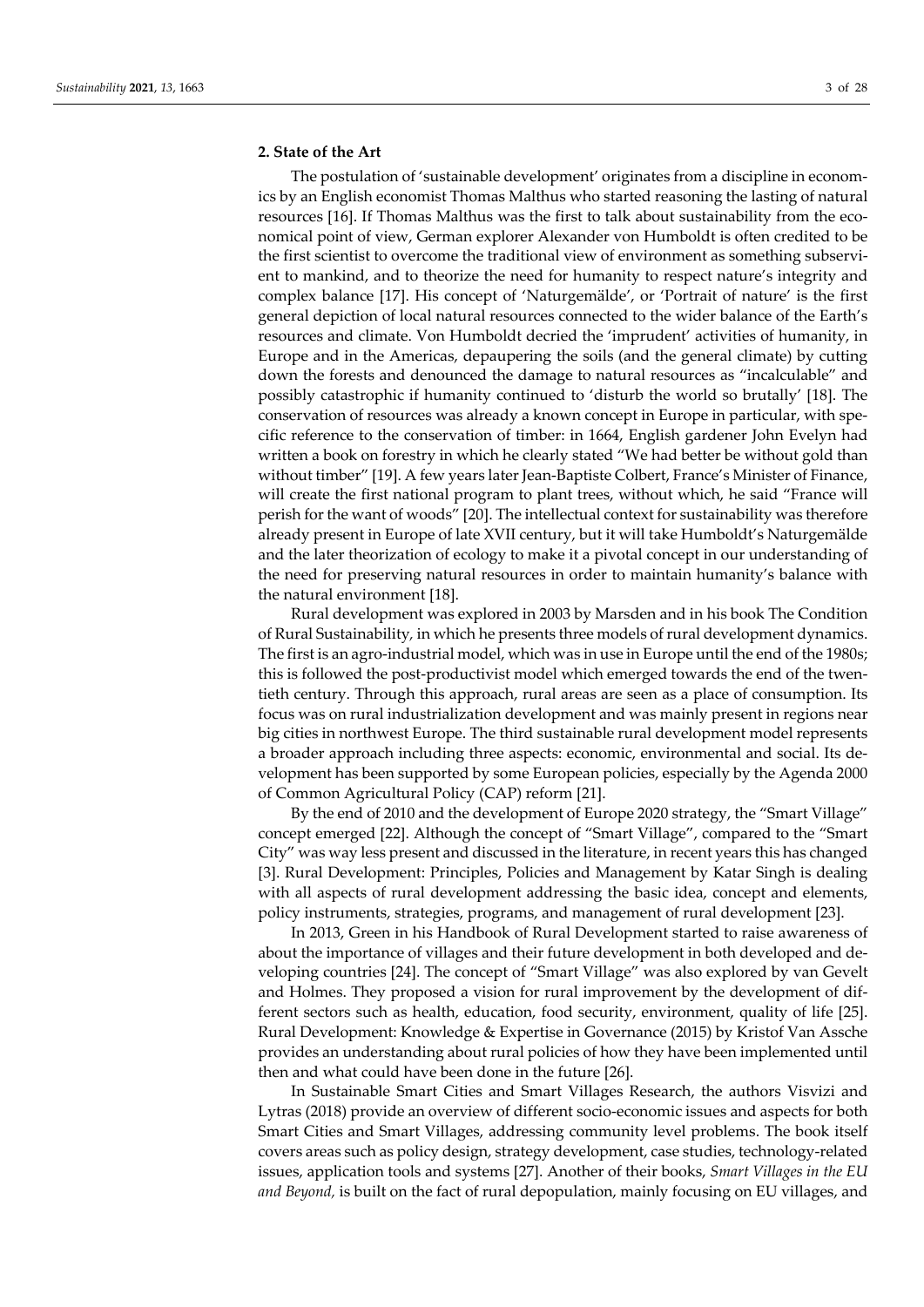explores this problem and provides a conceptual framework for solving it with the use of ICTs [14].

In 2018, Zavratnik et al. provided a review of existing EU initiatives and practices in relation to the Smart Village concept, including the Slovenian example of Fab Village [15]. Two years later, Patnaik, Sen and Mahmoud in Smart Village Technology: Concepts and Developments explore different approaches for sustainable Smart Villages development, presenting current examples of how Big data and Internet-of-Things solutions contribute to it. Starting with SV policy overview and its relation to technology, it provides agricultural and water management, then renewable electricity management concepts and ends with an example of applying smart technology for problem solving in rural areas [28]. In the same manner, Cvar et al. showed how the use of IoT solutions in Smart Villages can lead to the improvement of rural inhabitants' lives [29]. Zavratnik et al. are more focused on people living in this area. They put the focus on communities themselves and the people living in these communities, suggesting that technology serves people and not the other way around [30].

# **3. Rural Policies Funding**

The United Nations Sustainable Development (UN SDGs) Agenda 2030 consists of 17 sustainable people-centered goals covering different aspects of life [31]. It streams towards improving people's lives by focusing on access to quality food, health, education, electricity, industrialization, reduction in gender inequalities, climate-related actions, land protection and agriculture, sustainable consumption and production, sustainable human settlements (transforming our world: the 2030 Agenda for Sustainable Development) [32]. Not all of them have been developed at the same level. Some of them, especially that of sustainable energy development and access for all citizens, have been developing slower than expected [33].

In the context of rural development and in order to reach these goals, a number of rural-related policies have been formulated, supported by different funding programs. The European Regional and Development Fund (ERDF) together with the Cohesion Fund (CF) are the main sources of funding for regional policy. Another important funding source for these policies is the European Structural and Investment Funds (ESI) which consist of the European Social Fund (ESF), European Agricultural Fund for Rural Development (EAFRD) and the European Maritime and Fisheries Fund (EMFF) [34].

The EU rural development policy (EAFRD), together with the European Agricultural Guarantee Fund (EAGF) are funding instruments of the Common Agricultural Policy (CAP), the most well known and most important rural-related policy (rural development). The key EU funding instrument for supporting energy, transport and digitally based services such as telecommunication is the so-called Connecting Europe Facility (CEF) [35].

Connecting the Europe Broadband Fund (CEBF) as an initiative by the EC and the European Investment Bank (EIB) is supporting the rural network implementation [36]. Another financing instrument for rural high-speed broadband is the European Fund for Strategic Investment (EFSI) which also covers funding for other rural areas (education, health, energy, environment, social projects) [37].

There has been considerable development in the application of the concept of Smart Villages in Europe. Countries that engage with this concept started implementing their actions into practices. Interesting examples can be found in a number of countries, such as Slovenia [15], Czech Republic [8], Germany [38] France [39], Finland [40], Italy [41], as well as globally such as in Indonesia [42], Korea [43], Ghana [44], India [45], East Africa [46].

There is not a unique Smart Village model that applies for each country and region that can be developed and broadly implemented. Local or regional areas/communities can be very diverse and face different obstacles, even within the same country. However, the basics such as sustainable development goals are established as a global framework for future sustainable development. The Paris Agreement and the Agenda 2030 are future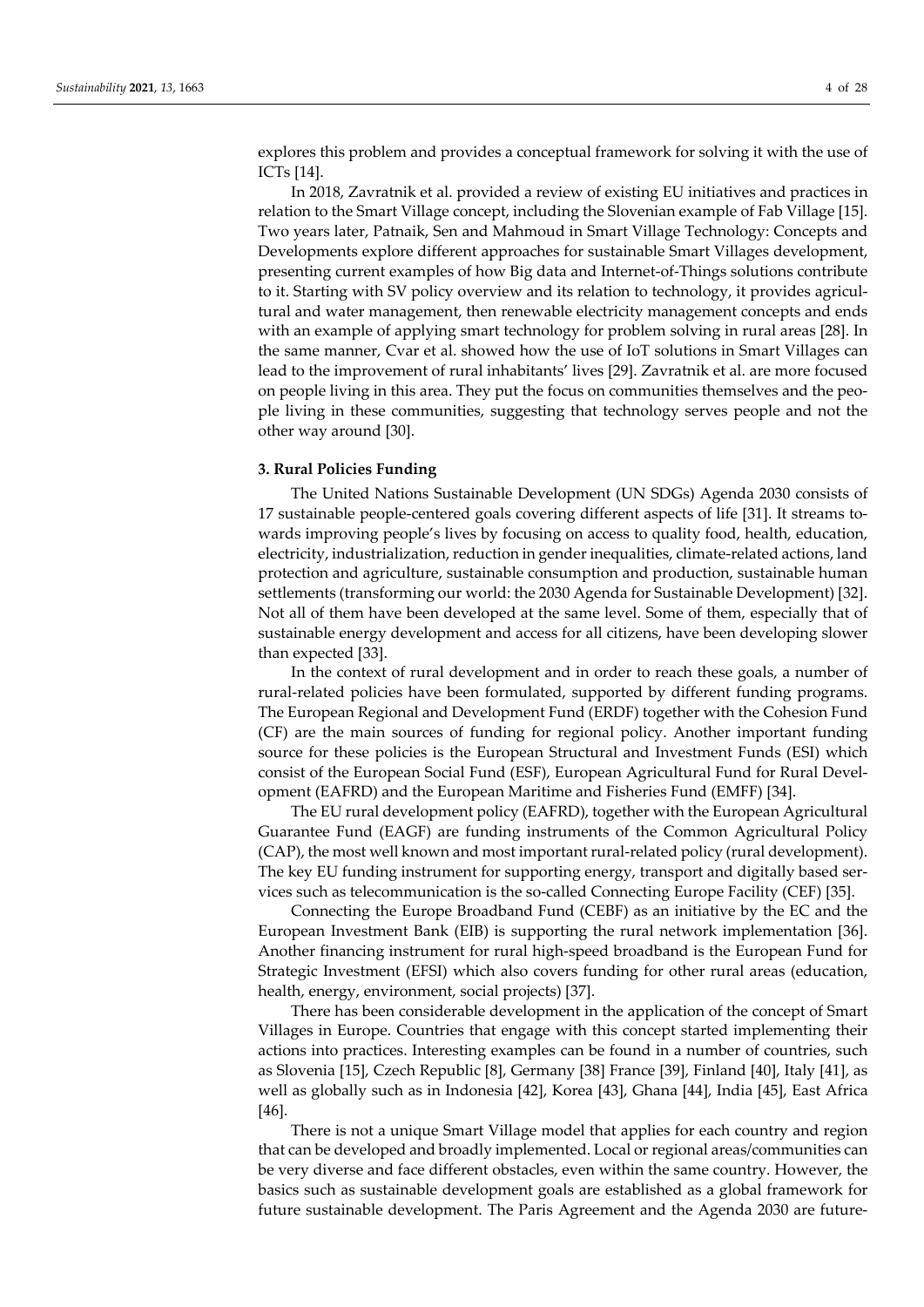oriented global initiatives that cover all three aspects of sustainable development: economic, environmental and societal [47].

## **4. Research Design and Methodology**

The purpose of this study is to contribute towards enriching the academic knowledge in this field, systematize all the policies and focus on their study and analysis. It can be beneficial for policymakers and future policy development. For the methodological part of this research, the following methods were used:

- 1. Literature review of current SV policies for identifying categories of interest.
- 2. Data collection through the literature review and online research with international stakeholders, using an online questionnaire.

The online questionnaire was distributed among the organizations which were part of the Alpine space region and the project Smart Digital Transformation of Villages in the Alpine Space (Smart Villages), co-funded by the Interreg Alpine Space program. In the project, thirteen partners were included from six different countries: Austria, France, Germany, Italy, Slovenia and Switzerland. The survey was distributed online. Respondents were able to answer it during the months from July to October, 2020. The participants were from six EU countries and 11 Alpine space regions—Austria: Lower Austria, Upper Austria and Tyrol; France: Provence-Alpes-Côte d'Azur/Auvergne-Rhône-Alpes; Germany: Lake of Constance, Region Südlicher Obrrhein; Italy: Liguria and Area Metropolitana di Genova; Slovenia: Podravje; Switzerland: Region Luzern West and Upper Valais. In total, thirteen questionnaires were distributed among all project partners. A summary of these data can be found in Table A1, Appendix A.

The questionnaire consists of three main groups of questions. The first group is related to general questions for the respondent such as contact details, state and region, type of partners. They consisted of both closed-ended questions, where a set of responses were provided so that the respondent could choose from them, in addition to open ended questions.

The second group of questions were related to the existing policies of Smart Villages. They are divided by six different areas/pillars. Each question related to any specific area consists of six sub-questions: (a) the name/s of the policy instrument; (b) the coverage level of the policy; (c) responsible body; (d) link to the policy instrument; (e) sub-question related to the policies' positive impact and suggestion for improvements; (f) sub-question about what makes the policy successful. All sub-questions were open ended, except the question for policy coverage level, with possible answers ranging from the municipal to the regional and the national. As a last question from this group, they were asked to add a policy that covered any other area not mentioned previously.

Following the same structure from the second group of questions, the third group of questions covered future-related (2020+) policies of Smart Villages. In the same manner, the questions were divided by the area categories, consisting of the same sub-questions. In the data presentation part, the answers were presented by category following an alphabetical order of countries.

# **5. Rural Policies Categorization and Review**

#### *5.1. Rural Policies Categorisation and Research Area Description*

In order for the Smart Village concept to be developed, good policies for rural development should be established. These can vary between regional, national and EU policies [48]. The OECD states that the vision for rural development and succeeding in the concept of Smart Villages should be a people-centered approach covering different but interconnected fields. The same source provides a list of rural areas that should be addressed separately [13]. Their categorization is in line with the one provided by the EU-funded project SHERPA [12]. Following both sources and their categorization, we identified six different areas related to rural development, to be of interest for our research.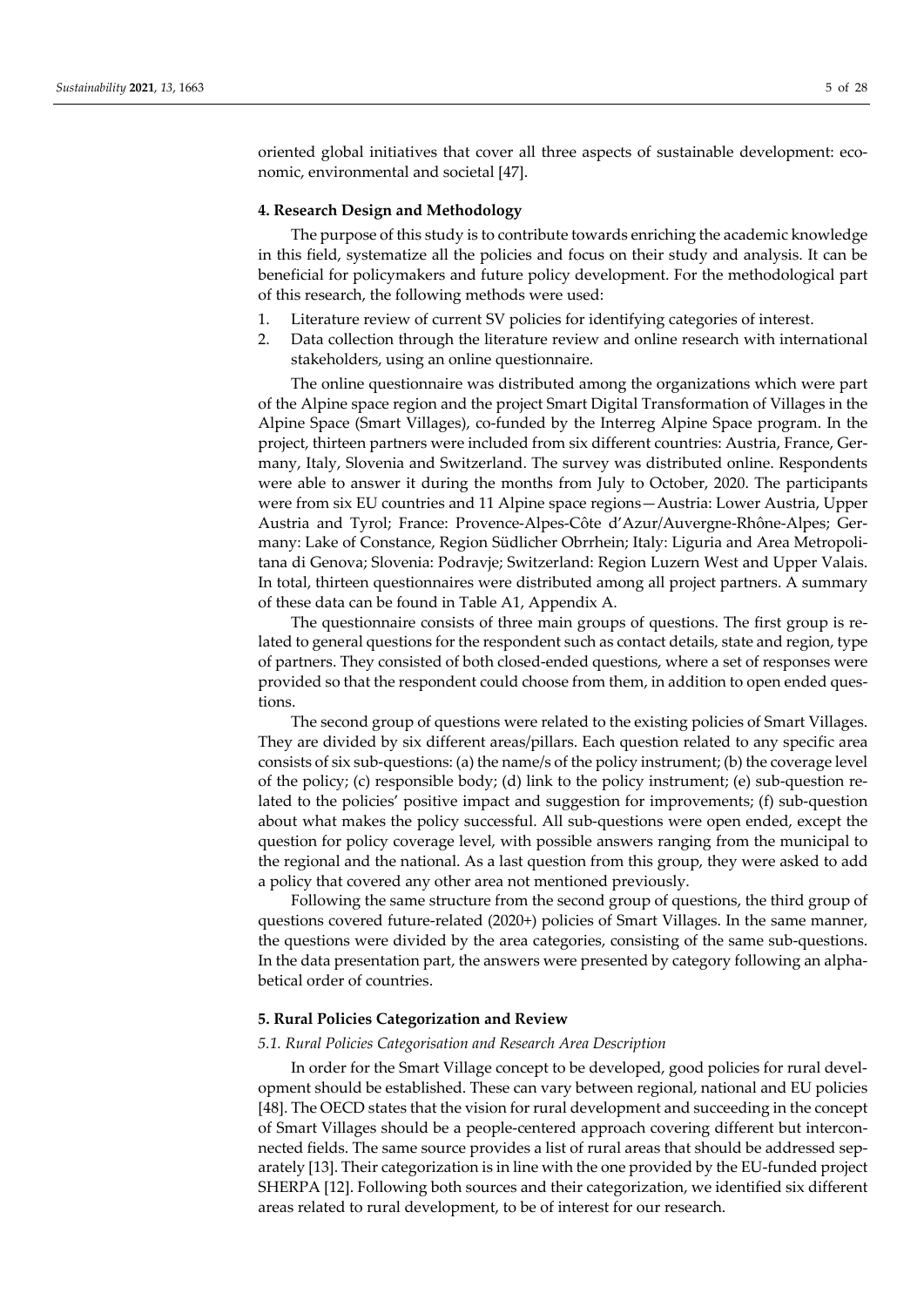ment and increased opportunities made the rural–urban inequalities more visible, and thus cities more attractive than villages. This has led to villages' depopulation and migration to cities [27].

Global focus on climate change and the dependence on natural resources especially in rural areas led to new rules and policy development. That is why the area of climate change and environmental services is explored separately, as a separate topic.

The next topic is related to change in the production and diversification of the rural economy. Agriculture development follows rural development and in this context, it represents agricultural development through improved communication processes starting with the planning, design and development of new ways of ICT application in this domain [6].

It is natural that rural areas were connected to agricultural activities, whereas nonagricultural activities were connected to urban places, but with the growing interest in rural development, the non-farm rural economy has also increased [49]. However, there are still differences between these markets which can be classified into three categories: 1. physical distance from the main markets, which increases the cost of transportation; 2. lower competitiveness due to the homogeneity of production; and 3. limited growth opportunities determined by local conditions [13]. Local production is limited to the local markets and very often products are sold by very low prices either directly or through intermediates [50]. However, the digitalization and the rapid growth of new technology allow easy information sharing and provide new possibilities for business [47].

Infrastructure and basic services are another topic that we give special importance to. Infrastructure and basic services such as access to clean drinking water, sanitation and waste management contribute to rural–urban gaps, as many rural areas fall behind providing these services to its inhabitants [47]. Electricity, more specifically renewable energy sources, are seen as an essential need that support the development of other rural services [33]. Smart Villages policies also strive for an overall improved management for providing sustainable renewable energy access to rural areas worldwide [2].

The next focus of this study is that of digital transformation and bridging the rural– urban gap. As the concept of Smart Villages is supported by the EU to a great extent, it is largely based on technology and more precisely on the use of the internet in facilitating the everyday life of people [4]. The European Network for Rural Development (ENRD) that connects rural development stakeholders and facilitates the process of knowledge and information sharing among EU member states also highlights the role of technology for future improvements. Digitization, or the process of switching from an analogue to digital form of information, together with digitalization, have seen technologically managed business processes affect economic and societal aspects of people's lives [51].

The main idea behind the development of Smart Villages is the collective well-being and improvement of social equality among rural and urban areas [52]. That is why the next topic is related to the social aspect of living. EU support for Smart Villages is coordinating different rural policies that together contribute to changing and enhancing people's lives [53]. Cultural dimensions, quality of life and wellbeing in rural areas is heavily dependent on rural development [54].

# *5.2. Rural Policies Literature Review and Survey Data Collection*

Based on the described categories, the next section covers all of the policies, projects or actions for each area. The first group is systematizing all policies found in the literature review, whereas the second group presents all of the policies collected through the distributed questionnaire, including both current and future policies.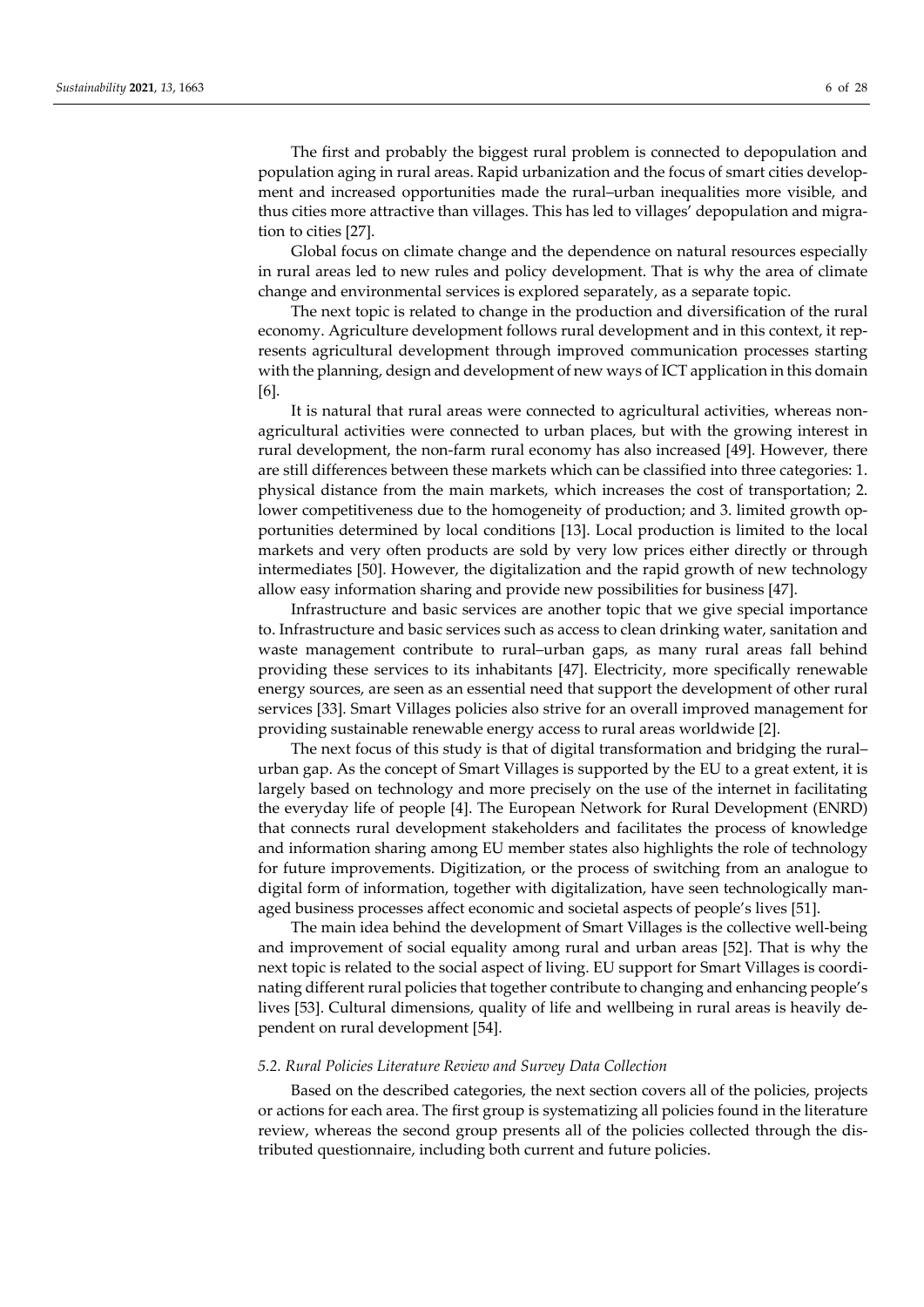## 5.2.1. Existing and Future (2020+) Policies from Literature Review

#### Depopulation and Population Aging

Horizon 2020 was developed as a program for research and innovation including a range of elements for rural development [55]. Addressing this issue of depopulation, together with land abandonment and the loss of biodiversity, a Horizon 2020 project—Polirural—was established. Combining these three aspects, it provides a framework for the future development of rural areas and people [56]. Other projects such as Digitisation: Economic and Social Impacts on Rural Areas (DESIRA) [57], SHERPA [12] and Living Lab research concept in Rural Areas (LIVERUR) [58] are also part of Horizon 2020. They are included in this review, but placed in different subcategories, based on the areas they cover. Future policies regarding depopulation and population ageing can be found in the last category "Other", as policies that cover depopulation cover other areas as well.

# Climate Change and Environmental Services

The Paris Climate agreement is a global agreement adopted in 2015, by around 190 parties. The key focus on this agreement was the reduction in greenhouse gas emissions and focusing more on renewable sources and energy efficiency [59]. Another policy is the Clean Air Policy Package which strives for increased air quality and pollution reduction [60].

Future-oriented climate and energy-related goals are set by the 2030 climate and energy framework, introduced in September 2020 by the European Commission as part of the European Green Deal. The policy consists of a few goals: reduction in gas emissions, more efficient use of energy, switching to renewable energy, reforms in the Emissions Trading system, competitive and integrated internal energy market, widely affordable energy and secure supply [61].

#### Change in Production and Diversification of the Rural Economy

One of the most important EU rural policies strongly affecting rural economy and people is the Common Agricultural Policy (CAP) [62]. It was launched in 1962, with the aim of supporting agriculture and farmers, supporting the rural economy and communities with employment opportunities, protecting nature by the control of natural resources and ensuring a sustainable and environmentally safe food production [63]. A similar policy is the Common Fisheries Policy (CFP) which has supported EU fishermen's and the fishing industry since the 1970s [64].

European Innovation Partnership for Agricultural productivity and Sustainability (EIP-AGRI) was launched in 2012 as part of the Europe 2020 strategy for rural development [65]. It aimed to accelerate the process of policy implementation by different activities such as knowledge sharing and common practices [66]. Similarly, the Smart Specialization Platform for Agri-Food (S3P Agri-Food) is a platform for cooperation among EU regions and their mutual development [67].

LIVERUR, as a Horizon 2020 project, is more focused on developing new business models and boosting local productions [58].

In regard to future-oriented policies, CAP- post 2020 sets its future policy objectives related to increased productivity by technological development and digitalization, increasing agriculture earnings and the establishment of a fair living standard, control over product supply and product prices and improve business opportunities in rural areas, attracting more young people [68].

#### Infrastructure and Basic Services

The International Renewable Energy Agency (IRENA) eases the process of connecting all concerned parties regarding this issue and provides an encompassing database of this issue for each country [69]. The pilot Project 'Smart Rural Transport Areas' (SMARTA)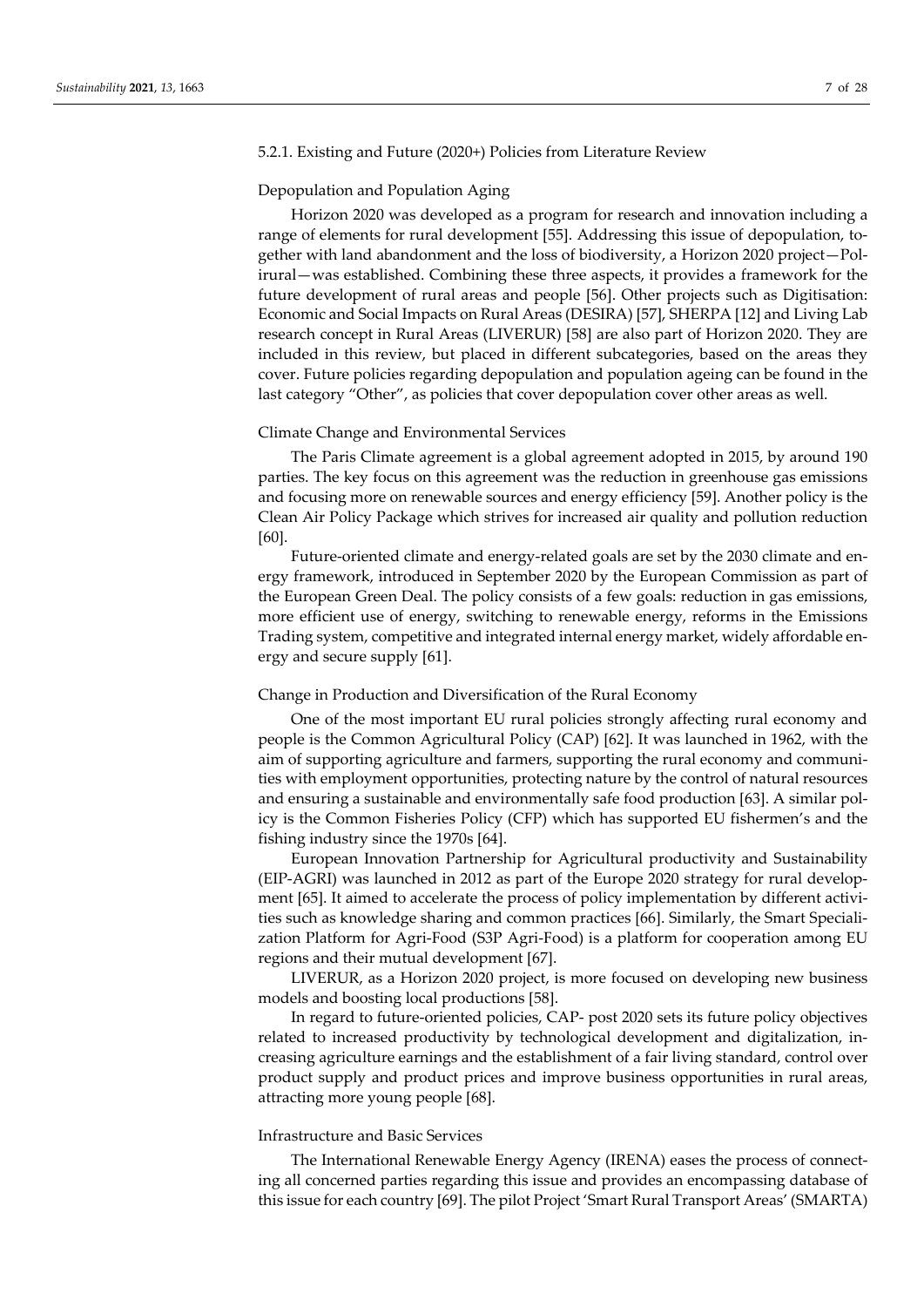is a two-year project that aims to analyze the existing infrastructure and propose an improved long-term model for the connection and improvement of rural transportation services [70]. No future policies are provided about this area.

#### Digital Transformation and Bridging the Rural–Urban Gap

Information and Communication Technology Policy covers aspects such as the internet, telecommunication and broadcast. ICT policy helps in providing all communities with digital technology, in this way allowing them access to information [71]. Another digitally related policy is Europe's Internet of Things policy, including policy actions such as the Alliance for Internet of Things Innovation [72] and the Digital Single Market Strategy [73] for the development of IoT in rural areas [74]. The action plan for rural broadband by the EC sets the objectives of implementing broadband connection in rural areas, improving it in others and developing a methodology for monitoring broadband investments [75]. Broadband Competence Offices Policies (BCO) support EU digital objectives and especially emphasize the importance of equal access to the internet in rural areas [76]. Free Wi-Fi for Europeans is a program for free wireless internet access for rural areas across Europe. The goal of this program is to allow the most centralized parts of the villages/cities to be connected to the internet [77].

EU Digital Single Market [78] and Gigabit Society [79], Broadband programming 2021–2027 and 5G are part of the future activities for the digital EU. The main goals include connectivity to all important socio-economic drivers in all European households and 5G coverage in urban areas, by 2015 [80].

## The Social Aspect of Living

International Association Rurality-Environment-Development (RED) established a proposal for rural development post-2020, where rural areas should be developed and also integrated with the cities for mutual cooperation and cohesion. It is based on three base principles for future rural development: (1) rural–urban equilibrium that will allow strengthening and balancing this relationship; (2) citizens' rights equality which means that every citizen, as an individual, should be included in the development process in the same manner as an entity; (3) equality in the implementation of methods for territorial development projects [81].

## **Other**

All of the above policies are covering one specific area. However, there are types of policies which are broader and more general in nature. These types of policies cover different fields together and are related to the regulation of several areas at once. We summarize them under one category "Other". Such a policy is the Rural Development Policy 2014–2020 as an EU policy for the regions. It covers environmental, economic and societal areas. The OECD rural development policy aims for the general improvement of the living conditions in rural settlements [13].

European Cohesion Policy is another growth policy that can vary between the local, regional and national levels and it is dedicated to both rural and urban development [82]. With the support of the European Commission's technical assistance contractor, AEIDL., the Liaison Entre Actions de Développement de l'Économie Rurale (LEADER), meaning 'Links between the rural economy and development actions' approach was developed. It represents a local development method, using local resources and citizen encouragement for people involvement in local areas development by formulating local action groups (LAGs) [83]. Community-Led Local Development (CLLD) is a similar policy that has been developed as an extension from the LEADER.

Cork 2.0 declaration is another integrated rural policy oriented towards rural prosperity, and changes in business models—value chains, preserving rural natural resources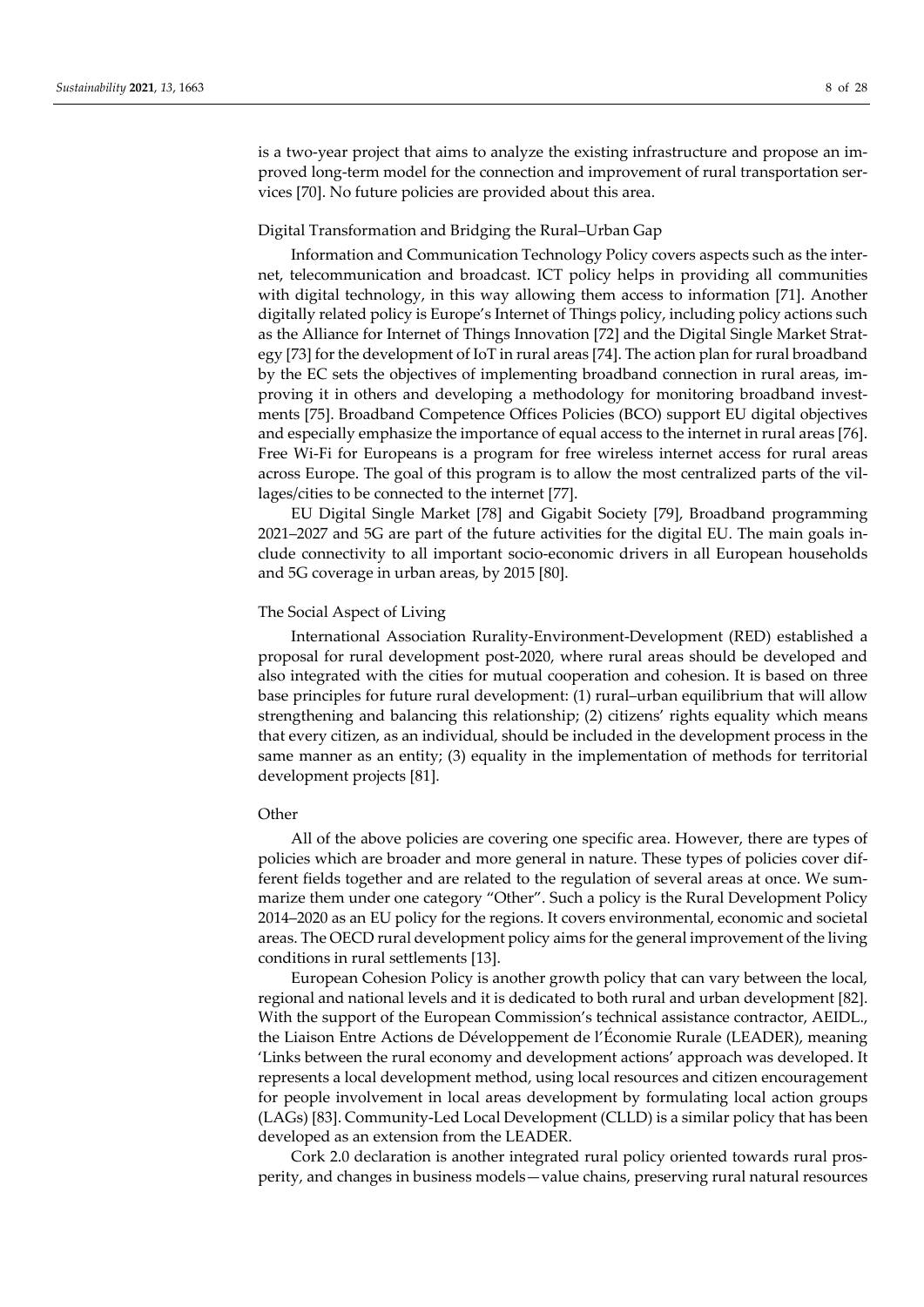[84].

Focused on the economic aspect, sustainable development and enhancing citizens' lives, EU regional policy was developed as the EU's main investment policy [34]. Bled Declaration for a "Smarter Future of the Rural Areas in EU from 2018 [48] and Social Innovation in Marginalized Rural Areas" (SIMRA)—Horizon 2020 project [85]—are also part of this category, focusing more on social innovation. Linking Actors, Instruments and Policies through Networks (LIAISON), Replicable Business Models for Modern Rural Economies (RUBIZMO), Rural–Urban Outlooks: Unlocking Synergies (ROBUST), Social Entrepreneurship in Structurally Weak Rural Regions: Analysing Innovative Troubleshooters in Action (RURACTION) are similar projects [14]. The European Spatial Planning Observation Network (ESPON) 2020 Cooperation Programme is a strategy for rural development, developed by the EU for rural cohesion, which places great focus on the depopulation problem.

Focusing more on the environmental-related issues we are facing today, the European Green Deal development strategy was established. It is part of the United Nations 2030 agenda and strives for a sustainable future and an improvement in future generations' lives. The European Green Deal consists of varying future-oriented policies, covering different aspects of everyday life, based on the UN sustainable goals. The Green Deal contains eight elements: EU's climate ambition for 2030 and 2050, meaning that the EC is determined to implement more rigorous climate actions; prioritizing energy supply and efficient use and secure energy, based on renewable sources; mobilizing the industry, focusing on sustainable product choices and promoting a circular economy; a more efficient way of building and construction; shift to smarter logistics and transportation; focus on safe and quality food; action plan for preserving biodiversity and actions for pollution prevention [73].

Sustainable Hub to Engage into Rural Policies with Actors (SHERPA) is a project part of the Horizon 2021–2027 program which supports rural policy development [12]. Digitisation: Economic and Social Impacts on Rural Areas (DESIRA) is another Horizon project focused on social transformation in rural areas [57].

5.2.2. Existing and Future (2020+) Policies from Survey Data Collection

# Depopulation and Population Aging

In the Austrian region of Tyrol, the depopulation and migration from rural areas is addressed by a regional development policy, led by the Federal Ministry for Sustainability and Tourism. The policy's original name is Zukunftsraum and its concept describes that improvement in tourism only is not a solution itself for depopulation and the focus should be put on people and matters like gender equality and job inclusion. This policy was found to be very successful in raising awareness of rural areas in Austria [85]. Another policy from Austria was in the region Upper Austria. Its name is Europäischen Fonds für regionale Entwicklung (EFRE). The coverage level of this policy is European with regional implementation and is developed by Land Oberoesterreich. The policy is mainly helping companies and the goal is reaching equality between regions. More information about this policy can be found in [86].

In France, the country addressed the consequences from population aging in rural areas through changes in the law legislation, encountering the requirements of older people. The Act on adapting society to an ageing population was put in force. Anticipate, adapt and support are the three postulates on which the changes were done. The law for society adaptation to an ageing population covered all regions and was developed at a national level. This created an autonomy financial allocation for ageing people, and different measures around home care for elderly people, transport and other social related activities [87].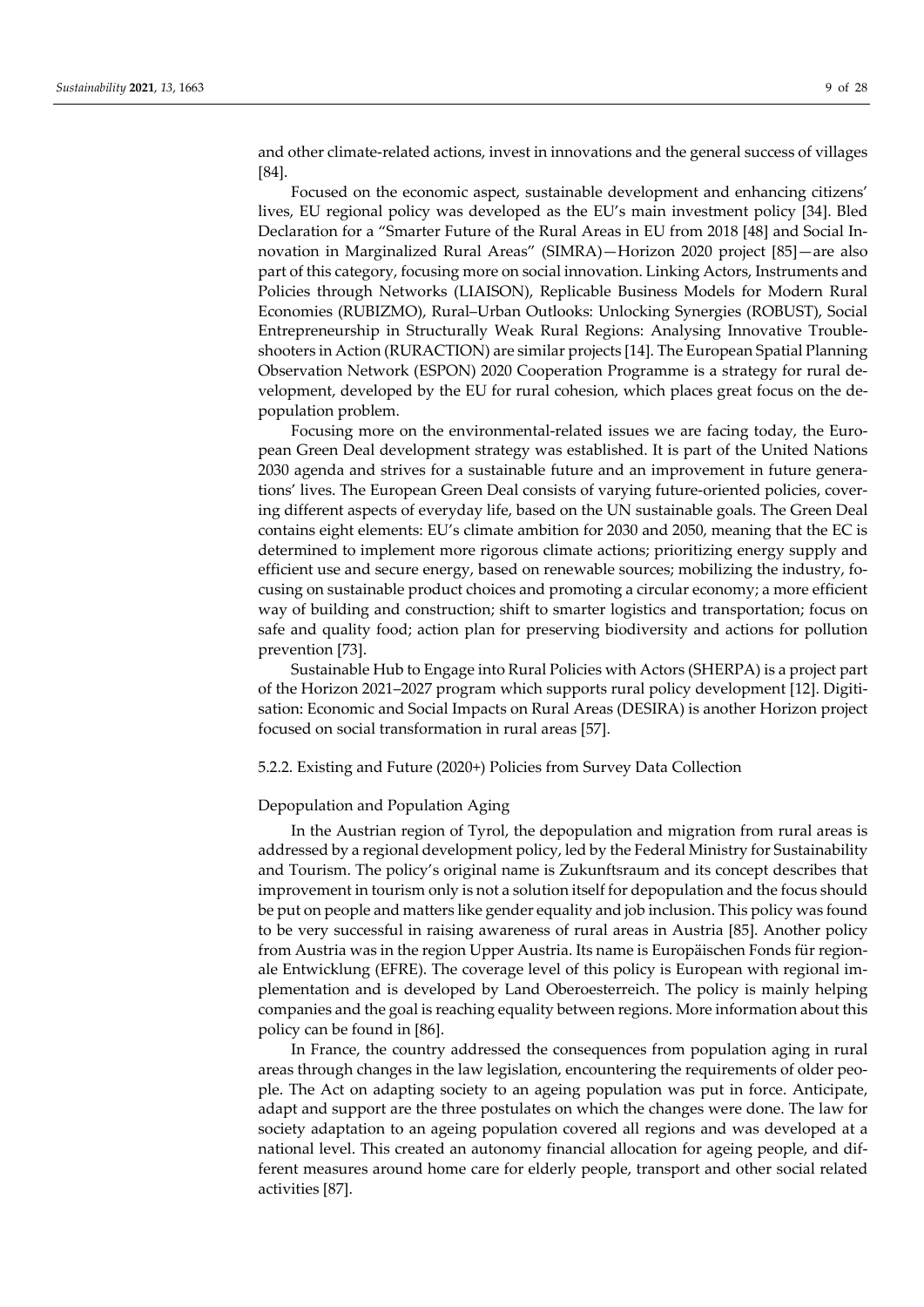The Platform for Neighborhood Help and Onboarding of Newcomers was developed in Germany at a municipal level by Bodensee StandortMarketing, EDG, City of Arbon. The city of Arbon is located on the Lake of Constance, or Bodensee in German language, which borders four countries: Germany, Austria, Switzerland and Liechtenstein. This is a policy that focuses on people and aims to integrate newcomers into the community. Neighborhood aid is striving towards promoting cohesion in rural areas, by developing neighboring communities [88]. Entwicklungsprogramm Ländlicher Raum (ELR) is a municipal policy in Germany in the region Südlicher Obrrhein which mainly focuses on rural demographic development, nature and land protection, offering an integrated, systematic rural area development. The responsible body for this policy is the state government. More details can be found in [89].

The issue of depopulation and population ageing in rural areas in Italy has been approached by a few policies. The first one is the National Strategy for Internal Areas (SNAI), a national policy instrument that works on groups of municipalities, including a total of 1077 municipalities in the whole country. The responsible body for SNAI at the regional level is Regione Liguria Sviluppo Economico. The policy works towards a territorial cohesion that deals with the problem of demographic decline, which is a typical issue of this country. It is characterized by the active role played by the municipalities and Park Authorities and their involvement in the definition of the strategy and actions. The planned investments derive from the shared definition of a common strategy and a plan for monitoring the implementation of the planned interventions. The effectiveness of the policy for internal areas can be improved through the further development of a territorial marketing portal, which enhances the present potential [90]. Another policy in Italy is Measure 19 RDP Regione Liguria Agricoltura. It is a regional instrument, but it works at the municipal level through Local Action Groups (LAGs). The responsible development body is Regione Liguria Agricoltura, as provided in [91]. The following policy is The National Operational Program Metropolitan Cities 2014–2020 PON METRO. The responsible body is the Agency for Territorial Cohesion (it. Agenzia per la Coesione e Città metropolitan) [92]. All of the above policies in Italy are in progress and respond to this concrete rural problem.

Age Policy named Altersleitbild Kanton Luzern was developed in Switzerland, Region Luzern West. The responsible development body is the Kanton Luzern. It deals with demographic development, and the improvement of general living conditions for elderly people [93].

In regard to the future-oriented policies, the Natural Regional Park of Vercors Chart in France is a future-oriented strategy about depopulation. This policy is being created via different workshops, conducted at a small local level with the local participants. The chart should be all oriented to sustainable policies [94].

The Italian strategy of the Rural Development Plan of the Liguria Region (PSR 2021– 2027), developed at a regional level by the Liguria Region, for the new Rural Development Plan, is under construction by the competent bodies. To this date, there are still no documents related to the new programming. This is an experiment of collaboration between local action groups (LAGs), created to contribute to the debate on the local development of rural areas and to promote the participatory discussion of local development issues, in the framework of the implementation of the 2014–2020 strategies and in the perspective of the European programming 2021–2027. The policy instrument can be improved by more effectively adopting the core principles of the LEADER approach. What makes the policy useful is the possibility to listen and work with local communities [95].

In Slovenia, in light of caring for the elderly, the respondent identified the policy of Caring for the Elderly and New Opportunities for Rural Employment, run by the Municipality of Kungota and under the supervision of Sociolab and Prizma Foundation. For the time being, the positive impacts are still being generated, although the policymakers are actively working on these activities. The key added value that made these activities successful is the multifaceted nature of networking and collaboration [96].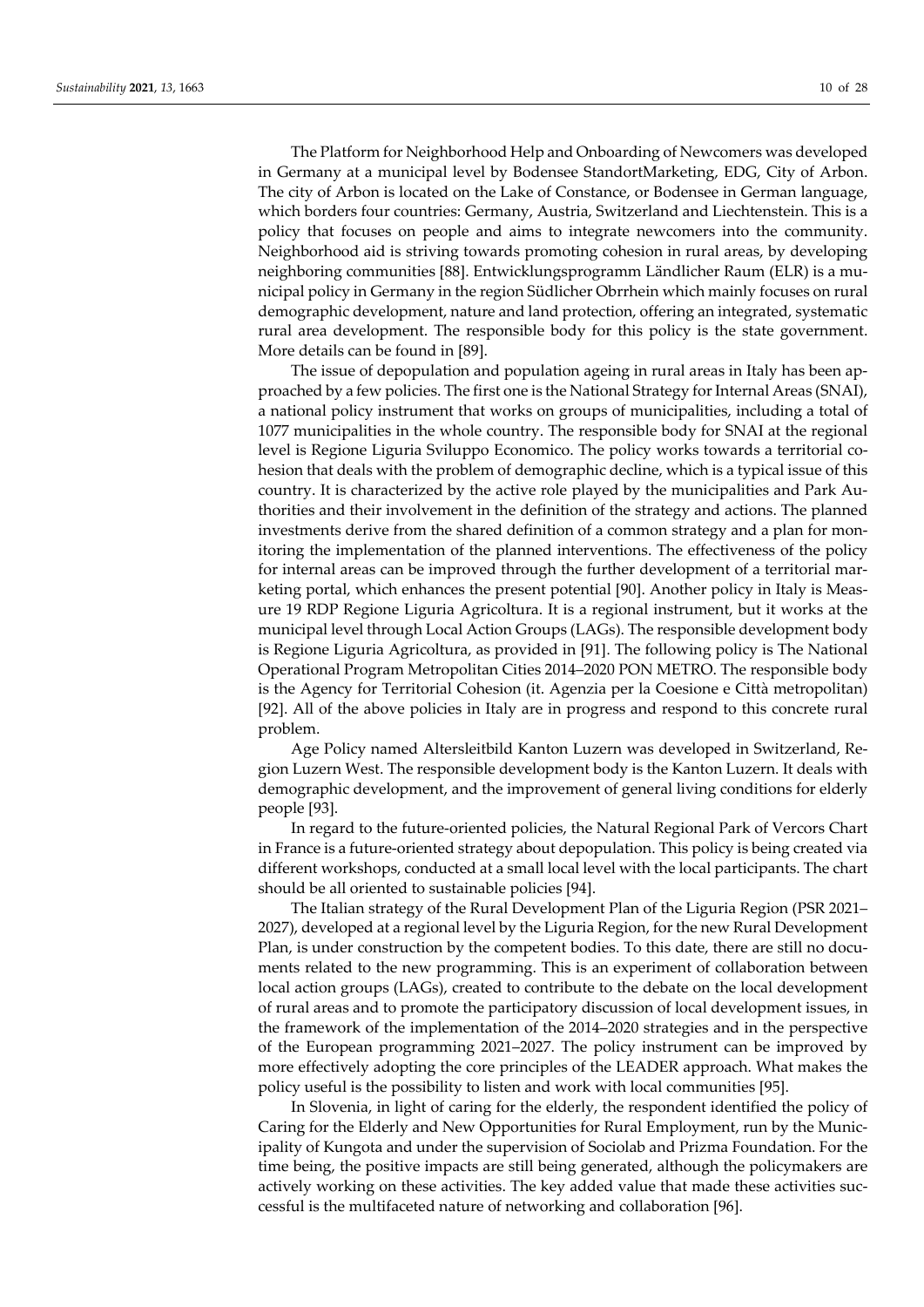## Climate Change and Environmental Services

In Upper Austria, Klimaschutz in Oberösterreich policy is present at a regional level, developed by Land Oberoestrreich. It promotes the use of renewable energy sources, as stated in [97].

In France, in the region of Provence-Alpes-Côte d'Azur, a regional Scheme about Climate, Air and Energy was established. This regional level policy works for developing a broad climate change alteration plan, including local, more generic schemes such as territorial climate energy plans (PCET) and territorial coherence schemes (SCOT) about energy and territory transition. They are more operational tools developed to change territories with concrete actions [98].

Integrated Energy and Climate Protection Concept (IEKK) (German: Integriertes Energie- und Klimaschutzkonzept) is a climate-related German policy developed at a regional level. It strives for greenhouse gasses reduction, regulates energy protection, including different areas of activity such as electricity, heat, traffic, land use and material flows [99].

In Italy, there are four climate-related strategies provided by respondents. The strategy for Sustainable Development was developed at a regional level by Regione Liguria, with a key characteristic of the involvement of local institutions and stakeholders. Information and territorial animation activities are in relation to the process of construction of the regional strategy for sustainable development [100]. Rural Development Plan Measure 5 was also developed at a regional level by Regione Liguria under this strategy, and regions are preparing their own sustainable development strategy and appropriate objectives [91]. The third policy, the Metropolitan Strategic Plan (MSP), was developed at the metropolitan area level in relation to climate change issues. The responsible body for this policy is the Metropolitan City of Genoa. This policy represents a participatory process that has actively involved all municipalities and other stakeholders and creating strategies. The strategic lines have been articulated on the territorial, economic and social, institutional dimensions, focusing on coordinating change, developing the Genoa metropolis, optimizing services, adapting to climate change, building the sense of belonging to the Metropolitan City. The first MSP (approved in 2017) mainly directed towards its policy actions by the metropolitan administration and to rethink its organizational model according to the strategies. However, the update of the MSP will have to open up its policies to further public and private actors and develop relations with the different levels of [101]. Another policy from Italy is Proterina3Evolution (Maritime IT–FR Program) developed between Italy and the France Maritime area (Proterina). The responsible development body is the LeadPartner: Centro Internazionale di Ricerca in Monitoraggio Ambientale CIMA Research Foundation (Proterina). This policy creates communities resilient to the negative effects of climate change, the activation of forms of active participation of the population and institutional stakeholders. The project has a positive impact for the contents of innovation that it has brought, both for the planning aspects and for the implementation and monitoring of experimental intervention. Further improvements can be achieved through the application of the results in other territorial contexts [102].

The Slovenian respondent identified Nacionalni energetski in podnebni načrt which is an action strategy paper setting out the objectives, policies and actions on the five dimensions of the Energy Union for the period up to 2030. As the action strategy has been recently activated, the results are yet to be produced, but the respondent stresses the importance of the participation of the local communities [103].

Cantonal Energy Law Luzern Large Consumer Model—(original name: Umweltbericht Kanton Luzern, Energiegesetz Kanton Luzern, Bericht in Erarbeitung) in Kanton Luzern, Switzerland, focuses on five environmental challenges for this region that the canton is facing and tries to provide a response to them. The report formulates environmental goals for each area that are to be achieved by 2030—across topics, in cooperation with those responsible and other actors [104].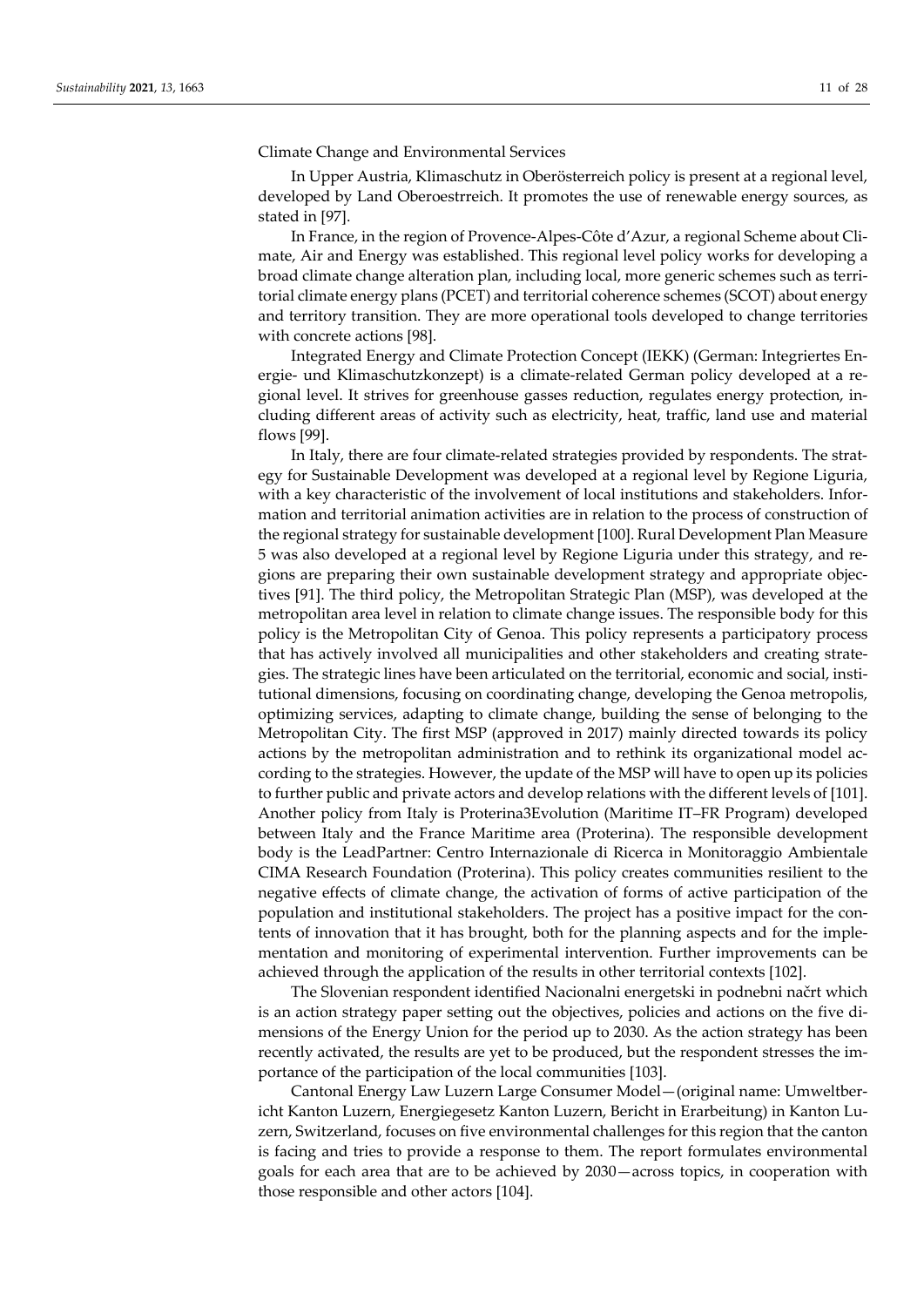Climate change and environmental services are of great interest and the regulation for this can be seen in many policies that follow. Lower Austria Climate and Energy Roadmap 2030 is related to major shifts connected to electricity, the use of renewable and long-term efficient energy sources, forbidding coal and oil use for heating and transportation [105]. The Tirol 2050 regional policy is a future-oriented strategy related to climate actions in Tyrol, Austria. This deals with climate-related problems in communication and involving local inhabitants in action. Its goal is to make the region of Tyrol independent regarding the supply of energy for this region and its inhabitants [106].

In France, an intern municipality policy has been developed, named the Ecologic Transition Contract. This contract is an operational document including funded actions at a local scale. It was built with a large panel of citizens in the context of a climate emergency. This is future oriented in the period of the next three years [107].

In Germany, Region Südlicher Obrrhein, a state government regional policy—the Integrated Energy and Climate Protection Concept (IEKK)—is a policy related to this topic. It sets clear goals for future actions, including electricity, heat, transportation, land and material use in their focus [99].

In Italy, a future strategy under construction is the Sustainable Development Strategy (it. Strategia Regionale per lo Sviluppo Sostenibile) in the region Liguria. The strategy aims to apply the indications of Agenda 2030 at local level. The added value was that of involving local institutions and stakeholders to construct a strategy and define the objectives of sustainable development at the local level [95].

Regarding future policies in connection to climate change and environmental services, the Slovenian respondent reported the adoption of local ordinances and restrictive measures, implementing at the national level and with the responsible bodies of ministries and municipalities. However, a concrete policy instrument remains to be designed. In these terms, positive impacts and added value, generated by the policy instruments, cannot be reported.

The policy Klimabericht in Erarbeitung was developed in Kanton Luzrn, Switzerland, to increase awareness on climate-related topics [104]. Change in the production and diversification of the rural economy.

In Tyrol, Austria there is the Tiroler Forschungs und Innovationsstrategie policy. It is related to economic development and creates community support that aims to create an innovative economy and increase in region attractiveness, by boosting tourism based on new innovative projects [108]. Another policy in Upper Austria is Rural Development, or originally called Ländliche Entwicklung, developed by Land Oberosterreich at a regional coverage level. More about this policy is provided in [109].

In France, the development of rural areas is to a great extent regulated by the French legal framework. Some measures from that law allow specific measures and funding for rural areas about economic development. A good characteristic about this regulation is the creation of new dynamic rural areas with special measures about social disposals and financial taxes [110].

BodenseeMittelstand (BoMi) 4.0 is a regional policy by the University of Technology, Business and Design Konstanz in Germany, or the region of Lake of Constance. The policy represents support for small and medium-sized enterprises from rural areas which do not perceive digitization as a "risk" but as an "opportunity". To this end, the project supports small and medium-sized enterprises (SMEs) from Germany, Austria, Switzerland and the Principality of Liechtenstein in their digital transformation by bundling and coordinating the expertise from business, science and SME-related institutions available around the lake and making it more accessible to regional SMEs [111]. Top in the country! Technology Leader for Baden-Württemberg (Spitze auf dem Land) is a policy developed by companies in Germany, Region Südlicher Obrrhein, with the state government as a responsible body. It is part of the Rural Areas Development Program (ELR) and it is oriented towards developing and promoting innovation and circular economy with innovative companies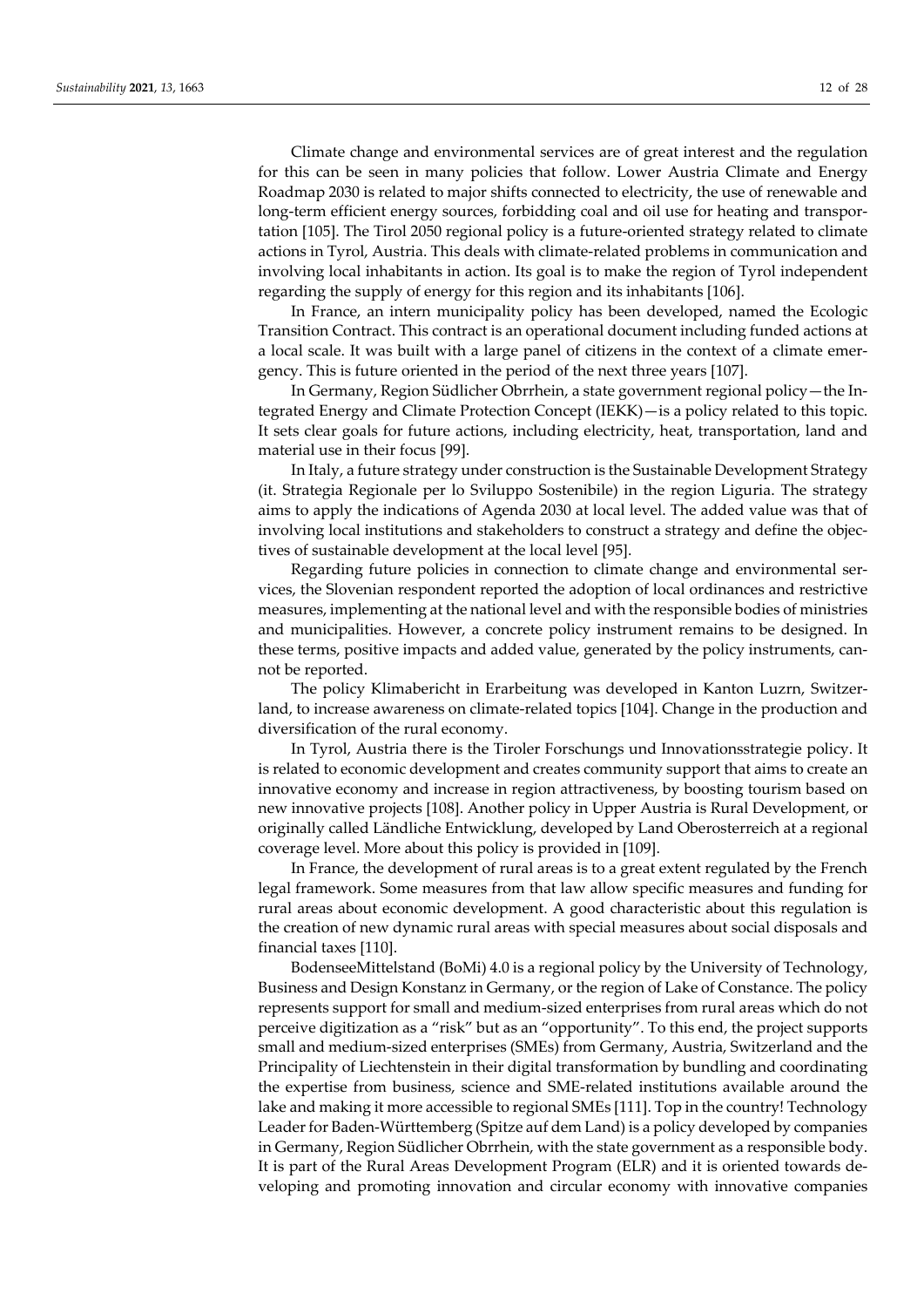[112]. The policy is also future-oriented towards improving the development of the rural economy [89].

The Rural Development Plan developed by Regione Liguria in Italy is working on improvement of the environment in the countryside and the possibility of sustaining investment in rural development and the agricultural economic sector [92]. The Italian policy Rural Development Plan of the Liguria Region (PSR 2014–2020), Growth Act—Regional Law n.1/2016, was developed at the regional level by the Liguria Region. The key policy feature was the construction of the plan focused on a major theme—the smart, sustainable and inclusive growth of rural areas. An important aspect was that each program proposed different actions based on the needs of the sector which fill the structural weakness of a fragile sector with specific interventions. Some measures in the Plan provide incentives for the rural economy and productive diversification. The measures had a positive impact on providing economic support to companies [113]. Based on this policy, the Rural Development Plan 2021–2027 was formulated. Its postulate was that knowledge and innovation were determining factors to be the driving force of rural development processes. The strategy for the new Rural Development Plan was under construction by the competent bodies. To this date, there are still no documents related to the new programming. The policy instrument can improve by more effectively adopting the core principles of the LEADER approach. The possibility to listen and work with local communities [95].

In Slovenia, there is an established a Program razvoja podeželja Republike Slovenije 2014–2020 (Rural Development Programme 2014–2020) with the Ministry of Agriculture, Forestry and Food as a responsible body. The identified program was established at a national level and funded action under five out of six rural development priorities. The priorities are the following: 1. priority on "knowledge transfer and innovation in agriculture, forestry and rural areas"; 2. priority on "competitiveness of agri-sector and sustainable forestry"; 3. priority on "food chain organisation, including processing and marketing of agricultural products and animal welfare"; 4. priority on "restoring, preserving and enhancing ecosystems related to agriculture and forestry" and priority on "local development and job creation in rural areas". According to the Slovenian respondent, for the time being, the identified policy has not yet been sufficient. On the other hand, it has been rather successful in enabling the increased accessibility and transparency of aid measures [114].

Future policies regarding change in the production and diversification of the rural economy are—according to a Slovenian respondent—addressed in the Skupna kmetijska politika (Common Agriculture Policy) 2021–2027 with three general objectives of promoting food security, strengthening environmental concerns and climate action and rural areas as well. The policy instrument is covered by the Ministry of Agriculture, Forestry and Food, however, its positive effect remains to be seen [115].

As provided in [91], Kantonaler Richtplan is a policy that will cover this issue in the post-2020 period, in Kanton of Luzern, Switzerland.

## Infrastructure and Basic Services

Eco plus, The Business Agency of Lower Austria, is an Austrian agency from this region that helps businesses invest in different kinds of transportation infrastructure, including improvements in digital infrastructure. This policy improves business-to-consumer relationships, providing wider market access for companies, as described in [116].

In France, the Departmental Scheme for a Better Accessibility to Services developed by the Department council and local state gathers all stakeholders from basic services together in order to discuss the real needs of the territories. These include different sectors such as health, basic goods, transports and digital services on one side, and users on the other, in addition to how their access and cooperation can be improved in rural areas [117].

The digitization of administrative processes in the city of Tengen is the policy in Germany, the region of the Lake of Constance, developed at a municipal level by the City of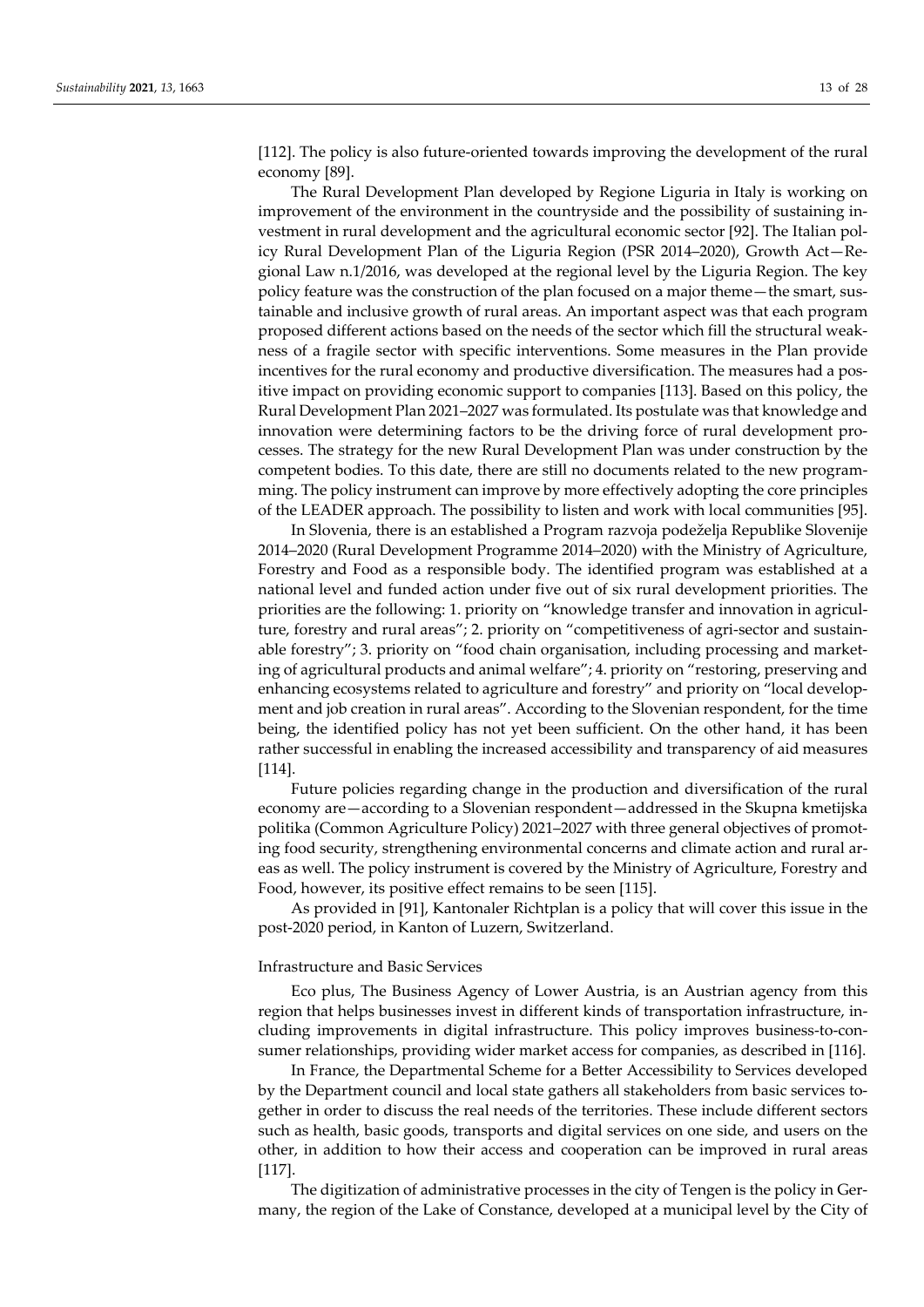Tengen and Bodensee Standort Marketing GmbH. The policy is digitizing the process of ordering or changing the waste bins in the waste management system. By involving the citizens in the process, the platform has been widely supported [118].

In Italy, the previously mentioned National Strategy for Inner Areas (SNAI), as a national policy instrument that works among groups of municipalities, is also dealing with this area of infrastructure and basic services. The added value of this policy is to plan specific interventions to meet the needs of the territory [119]. Another policy also mentioned in the depopulation and population aging context in Italy is the Measure 19 Rural Development Plan. It is a regional instrument, which works at the municipal level and provides regulations about infrastructure and basic services in rural areas [91]. The basic rural services are regulated by some other policies such as the Regional Social and Health Plan, Metropolitan Strategic Plan (MSP), Territorial Plans (PTR, Metropolitan PT), Sustainable Mobility Plans (PUMS), Area Plan (Optimal Territorial Area—Water and Waste ATO) and Municipal Urban Plans (PUC). They can vary between the municipal, regional and national levels [101].

In regard to infrastructure and basic services, the Slovenian respondent did not name any specific policies, but on the other hand, has identified the levels where policy measures in the form of documents and accompanying strategies were taking place. In this respect, the respondent specified national, regional and local level policy measures. In terms of the local level, the respondent reported regular municipal activities and added that they are beneficial as the local policy makers know best what is good for their local environments, especially in terms of the challenges these areas are facing. Otherwise, the success of these activities also comes from the relatively small size of the municipality of Kungota, which runs the policy measures, resulting in greater accessibility and citizens' participation [120]. In the same manner, the respondent outlined a collection of municipality's development documents, run by the Kungota municipality, concretely annual budget. According to the respondents, the budget has had a positive impact, also due to the fact that it was formed following a sustainable position of the proposed budget [120].

A national Swiss policy developed by the Swiss confederation proposes a report of the federal council on services of general interest. This is the first overview of public service in Switzerland in the areas of transport, postal services, radio and television, telecommunications and energy supply. The inventory is supplemented by a review of the current situation following the reforms of recent years, as well as an analysis of the challenges and guidelines for future basic service policy. The report provides not only the legislator but also all citizens with a basis for forming opinions on the future design of the basic infrastructure service. By "public service" the Federal Council understands a politically defined basic provision of infrastructure goods and services, which should be available to all sections of the population and regions of the country according to the same principles, in good quality and at reasonable prices. In other words, the scope of the basic service is determined by the legislature. Public services must be continuously available in all parts of the country, be affordable and meet the needs of the population and the economy. Quality is monitored and enforced by public authorities [121]. Mobilitätsstrategie in Erarbeitung is a mobility strategy developed at a regional level in Kanton Luzern, Switzerland. It covers topics such as global trends and technological changes, including new forms of mobility and public transport [122]. Another related policy from the same region is the ÖV-Berich, a public transport strategy that represents a public transport report of current and future possibilities of new transportation and how they should be implemented [123].

The aforementioned policy [89], Kantonaler Richtplan, is a policy that will deal with this problem of infrastructure and basic services in the post-2020 period, in Kanton of Luzern, Switzerland.

# Digital Transformation and Bridging the Rural–Urban Gap

Regarding the next area of research, digital transformation and bridging the rural– urban gap, the policy for a digitalization strategy was developed in the lower Austria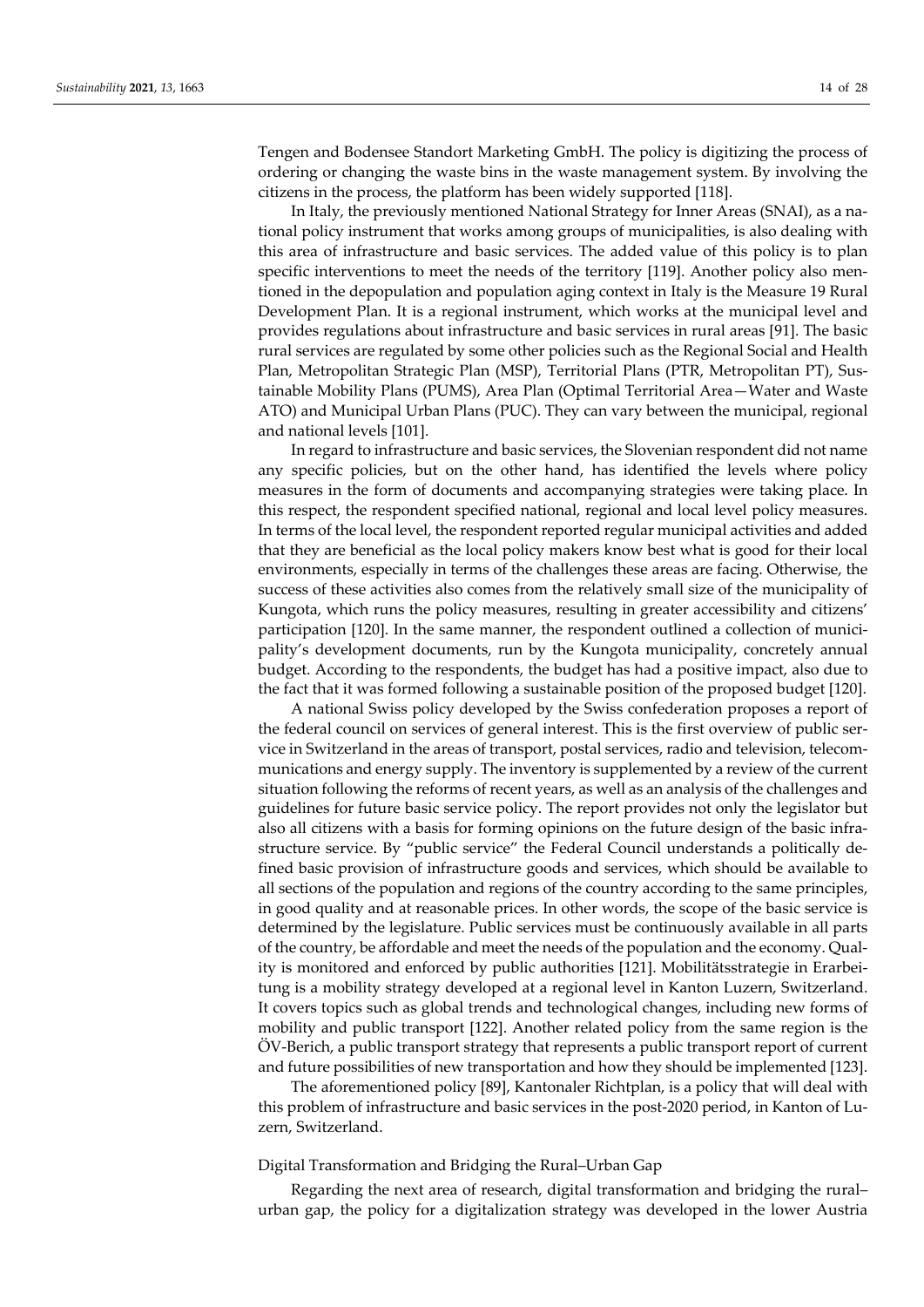region with the goal of providing broadband internet to all citizens. The strategy tackles the related problems such as digital fit or ensuring that the population is interested in these issues by raising awareness, improving the population's digital competences and skills, allowing access to adequate digital infrastructure and offering digital solutions for business process improvements [124]. In Tyrol, Austria, the digital transformation and connectivity services are supported by the regional policy Breitband Masterplan 2019– 2023 (Breitbandstrategie 2019–2023) with the main objective of fast broadband connection. Breitband Masterplan 2019–2023 is a regional policy related to basic services in the region of Tyrol, Austria [125]. A third strategy from Upper Austria, called Digital Region Upper Austria, was developed at a regional level with the responsible body of Land Oberosterreich [126].

In France, a policy called the Regional Coherence Strategy for Digital Development (SCORAN) in Provence-Alpes-Côte d'Azur (Fr: Stratégie de Cohérence Régionale d'Aménagement Numérique de Provence-Alpes-Côte d'Azur), was developed at a regional level. It allows a coherent deployment for fiber optic, and also a regulation for mobile networks. The infrastructure is provided based on the real needs of the area and it represents a legal obligation for territories and private operators to cover all the French territories (including rural "not valuable" areas) with fiber optics and mobile networks [127]. A French policy SCOT of the Grenoble Region—Territorial Coherence Scheme, is developed for a very specific coverage level of 800,000 habitants. It is a coherence scheme for the upcoming twenty years [128]. Standort Guide Bodensee is a regional policy developed by Bodensee Standort Marketing GmbH in Germany. The policy offers support for companies in their digitization process, trying to minimize the digital gap in rural and urban areas and make the rural areas more attractive for living and working [129]. Digitalakademie is a digital academy in Baden-Württemberg, Germany, that supports this region regarding its digitally related activities. It is developed at a municipal level and the responsible body is the state government [130].

In Italy, an Italian Banda Ultra Larga (BUL), meaning Ultra-Broadband strategy for ultra-wideband technology was developed at a regional level by the Regione Liguria. This represents a strategy for ultra-fast broadband connection for rural areas [131]. The Strategic Digital Program of the Liguria Region 2016–2018 is a policy in Italy, Area Metropolitana di Genova, developed by the Liguria Region. This strategy aims for achieving the faster implementation of digital infrastructure to overcome the "digital divide" [132].

In the Slovenian region at stake, the respondent has identified the policy measure of digitalization of the rural area, which is being implemented at the municipal level and run by the Municipality of Kungota with the partner organizations, with some of the funds coming from the Interreg Europe and Horizon 2020. To date, the activities have proven to be successful due to the direct involvement and networking with the stakeholders who report on the most pressing matters of their environment [133].

The "Digital Switzerland" policy strategy, developed by the federal government, is a broad strategy that coordinates different digital activities in Switzerland. It focuses on various priority areas for implementation, like the digital economy, data and digital content, as well as Switzerland's exchanges with other countries, with a particular focus on the digital domestic market of the EU. Despite all of the actions taken until now, it seems that the strategy is not yet well known and above all, implemented at a cantonal and regional level [134].

Another policy from Switzerland related to this area is Gesetz zur Förderung der digitalen Transformation in Graubünden. Its coverage level is also regional and the responsible body is Canton of Graubünden. It has initiated digital projects and represents a lean law tailored to close the digitalization gap between Graubünden and other more advanced cantons. The canton should set up a specialist committee to promote digital transformation and accelerate the digital transformation in line with the objectives. This body should pick up on those trends and topics that are relevant for Graubünden in connection with the digital transformation in exchange with the relevant actors from the various areas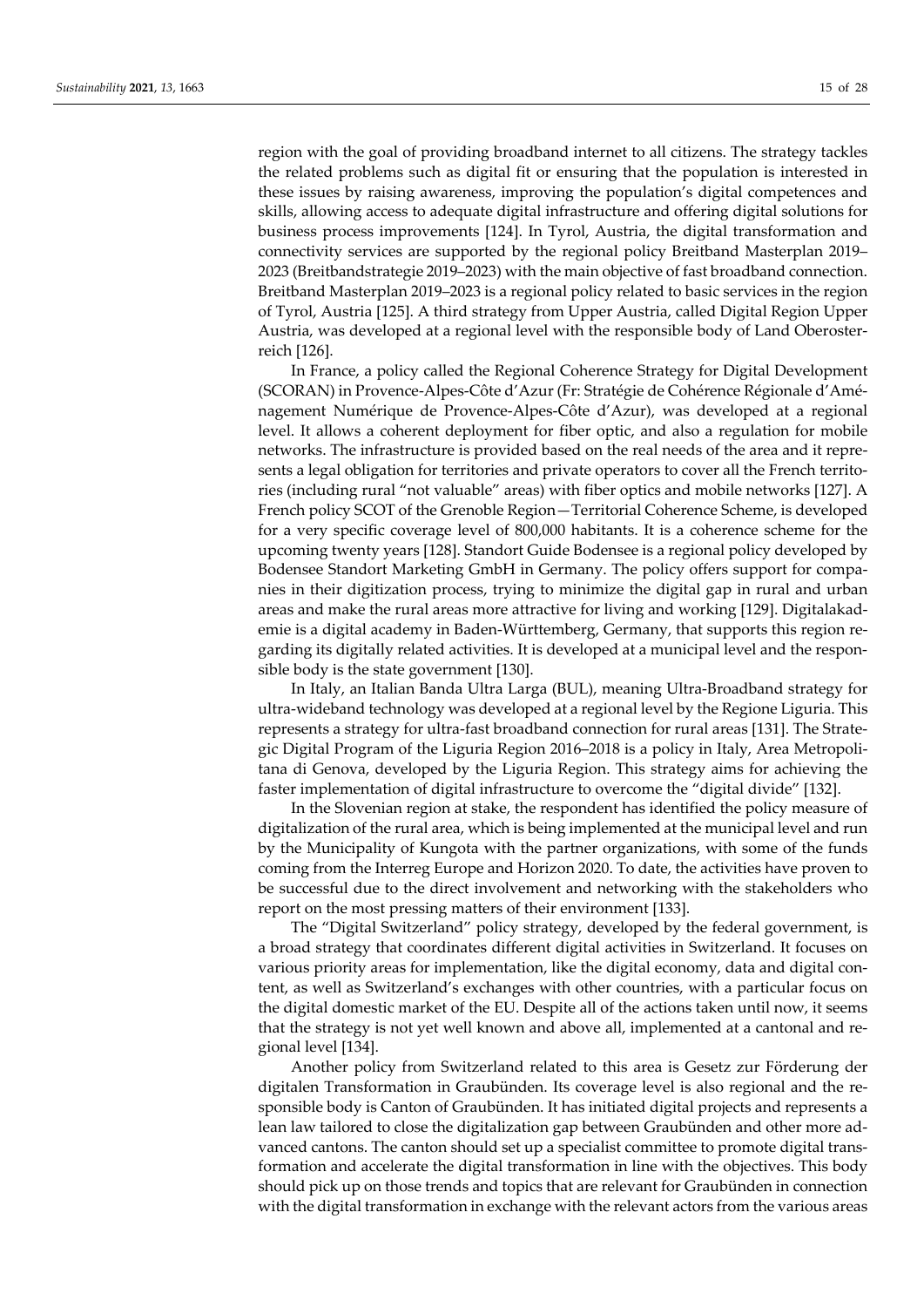and sectors. The aim is to bring together innovative forces and digitization experts from various areas and sectors who will identify, initiate, accompany and coordinate digitization projects and support the canton in its tasks under the new law. The committee will also examine the feasibility and effectiveness of digitization projects and make recommendations to the canton on how to promote them. Finally, a contact point for industry organizations should be offered for questions concerning digital transformation [135]. In Switzerland, in the Kanton Luzern, the Planungsbericht Regionalentwicklung policy for the digital transformation activities has been designed. It is part of the regional development planning where the goal is to increase job opportunities in these areas in order to reduce the inequalities between the regions and keep a centralized settlement in the canton [136]. NRP—Projekt Wege zur Hoch Breitbandversorgung—is a future policy in Luzern, Switzerland, representing a platform for a future rural development. More about the future development of this policy can be seen in [137].

#### The Social Aspect of Living

The NÖ Kulturwirtschaft (NÖKU), meaning Lower Austrian Cultural Industries Group is a cultural management organization in the lower Austria region composed of more than thirty institutions. The aim is to both press on with the promotion of individual institutional brands and clearly identify, establish, and systematically work on strategic content-based corporations, the development of formats, and fields of art. In close cooperation with the state of Lower Austria and its Department of Art and Culture, the NÖKU Group continually strives to develop and present artistic or scientific projects of thematic and social relevance with a cross-regional or international reach [138]. In Tyrol, Austria, the promotion of social inclusion and fight against poverty and discrimination is regulated by a policy ESF—Strategie Tirol 2020. It is being developed at a regional level by Land Tyrol [139]. In Upper Austria, the policy Upper Austrian Culture Quarter is being developed at a municipal level by the city hall. This policy is provided in [140].

The social aspect of living in Italy, Liguria, is covered by regional social and health plans. The responsible body for health and social policies is the Regional Health Authority in Liguria. It is a region in Italy that actively takes on this problem and has also established previous regulations [141]. In Italy, the Area Genoa, territorial marketing portal policy represents an important opportunity in the co-design and collaboration between institutions on the territory with the aim of increasing the awareness of its potential at the local, administrative and stakeholder levels. The Metropolitan City of Genoa wants to complete the section "empty to take", a mapping and filing of disused public buildings (former colonies, palaces, castles, fortifications) that insist on the entire territory and constitute a heritage to be discovered and enhanced, creating attractiveness, opportunities for young people, reducing land consumption and thus implementing environmental, social and economic sustainability [142].

In regard to the category of the social aspect of living in Slovenia, this particular respondent specified the so-called local plan for people's health and well-being, which takes place at the level of the municipality of Kungota and has had till now a positive impact on the community of the municipality. The added value of this particular set of activities is in the increased local population activity in the local environment [143]. Regarding the social aspect of living, the respondent from Slovenia put forward the data coming from the municipality level of Kungota. In this manner, the respondent identified the local action plans of the chosen municipality with the municipality also implementing the named policy measures. According to the respondent, the adopted measures are having a positive impact due to the involvement of the local community [120].

#### **Other**

In the next category "Other", we combined policies that covered at least three of the aforementioned areas under one policy. A general rural policy of this kind is the Austrian Rural Development Programme 2014–2020 which covers categories for rural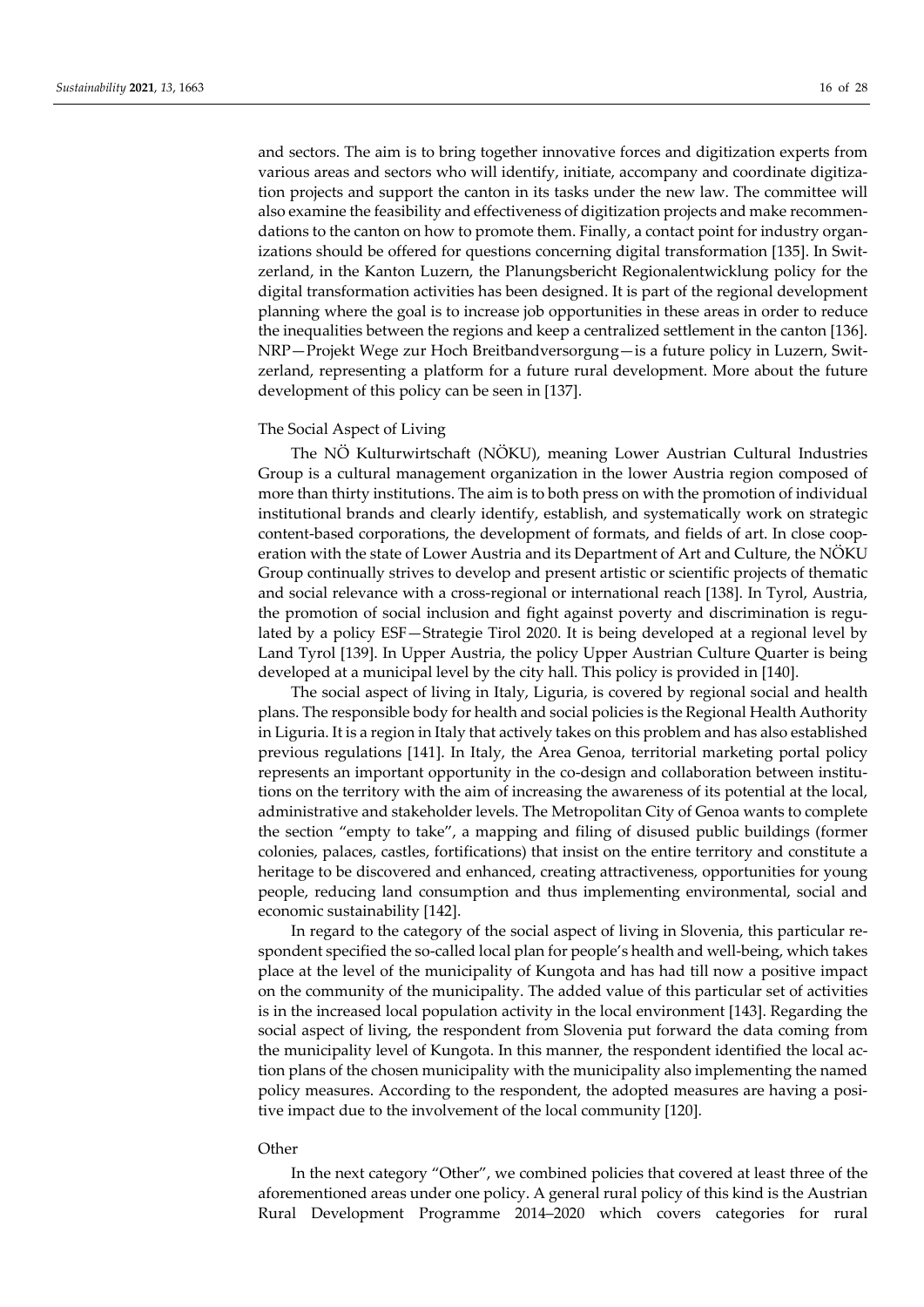development, such as the agricultural sector, regional economy and social development. It is supported by the national networking agency "Netzwerk Zukunftsraum Land LE 14- 20" that facilitates connection among interested stakeholders [144].

The regional council in France developed the policy Regional Planning, Sustainable Development and Equality of Territories (SRADDET). It is an important policy that ushers designing other local coherent policies with a focus on sustainable development [145].

An Italian policy of this kind is that of the Metropolitan Strategic Plan (MSP). This covers all related areas to Smart Villages and rural development. A responsible body for development is the Metropolitan City of Genoa [101].

The policy in Switzerland, Federal Programme Digitalisation and Services of General Interest (Modellvorhaben Digitalisierung für die Grundversorgung nutzen) was developed at a national level by the Swiss federation, covering areas of smart mobility, smart living, smart economy, smart environment, smart governance and smart people. It combines services of general interest (SGI) with digitalization and makes a concrete attempt to exploit digitalization in a cross-sectoral field to a maximum [146]. Another Swiss national policy covering all the aforementioned areas is the law on the promotion of innovation; Innosuisse, Swiss Innovation Agency. This represents a framework and budget for the implementation of concrete projects. However, cooperation between innovationagents and the respective cantonal services should be improved in order to increase the potential of synergies [147].

In Germany, a policy developed by the national government, Heimat 2.0, will be focused on establishing sustainable and stable communities, thus providing equal living standards [148].

A future rural policy in Italy, Metropolitan Agenda for Sustainable Development (Agenda 2030), comes as an update of the Metropolitan Strategic Plan, developed by Metropolitan City of Genoa. The agenda is based on a "bottom-up" approach by the active involvement of the municipalities, starting from the specificities and problems of the territories, the local landscape and the people who live there. A first experimentation of the "metropolitan charter of sustainable services" was carried out, which, thanks to defined rewards, encourages synergic actions oriented to sustainability (e.g., public transport, shared mobility, sports facilities, culture, spaces for co-working, etc.). The update of the metropolitan strategic plan is achieved through the construction path of the metropolitan agenda for sustainability, implementing the objectives of Agenda 2030, through collaboration and comparison with other Italian metropolitan cities (TO, MI, VE). The metropolitan agenda provides the definition and testing of a "model of sustainable urban space"; it is innovative as it integrates several lines of action (resilience, zero emissions, zero waste, soft mobility and integration with public transport, training and education, etc.), and it is also characterized by replicability and scalability to different realities and territorial dimensions (e.g., homogeneous area, urban areas, coastal areas, inland territories) [101].

New Regional Policy 2024+ and Application Programmes is a general policy developed by the federation/cantons in Switzerland that supports cantons and regions in the design and implementation of the application program. The policy is mainly active in regional centers and supports export-oriented companies as a priority. Consequently, the real peripheral settlements that work rather according to local, regional cycles are not beneficiaries of this policy. It could be further improved by emphasizing the importance of digitalization in all sectors and the competences of stakeholders in this field should be improved [149].

# **6. Summary of Research Findings**

This section of research findings discussion follows the order or research goals stated at the beginning and provides an analysis of the results collected from both the literature review and online survey. Regarding the first research goal, establishing the rural areas and their analysis, we can provide the following information: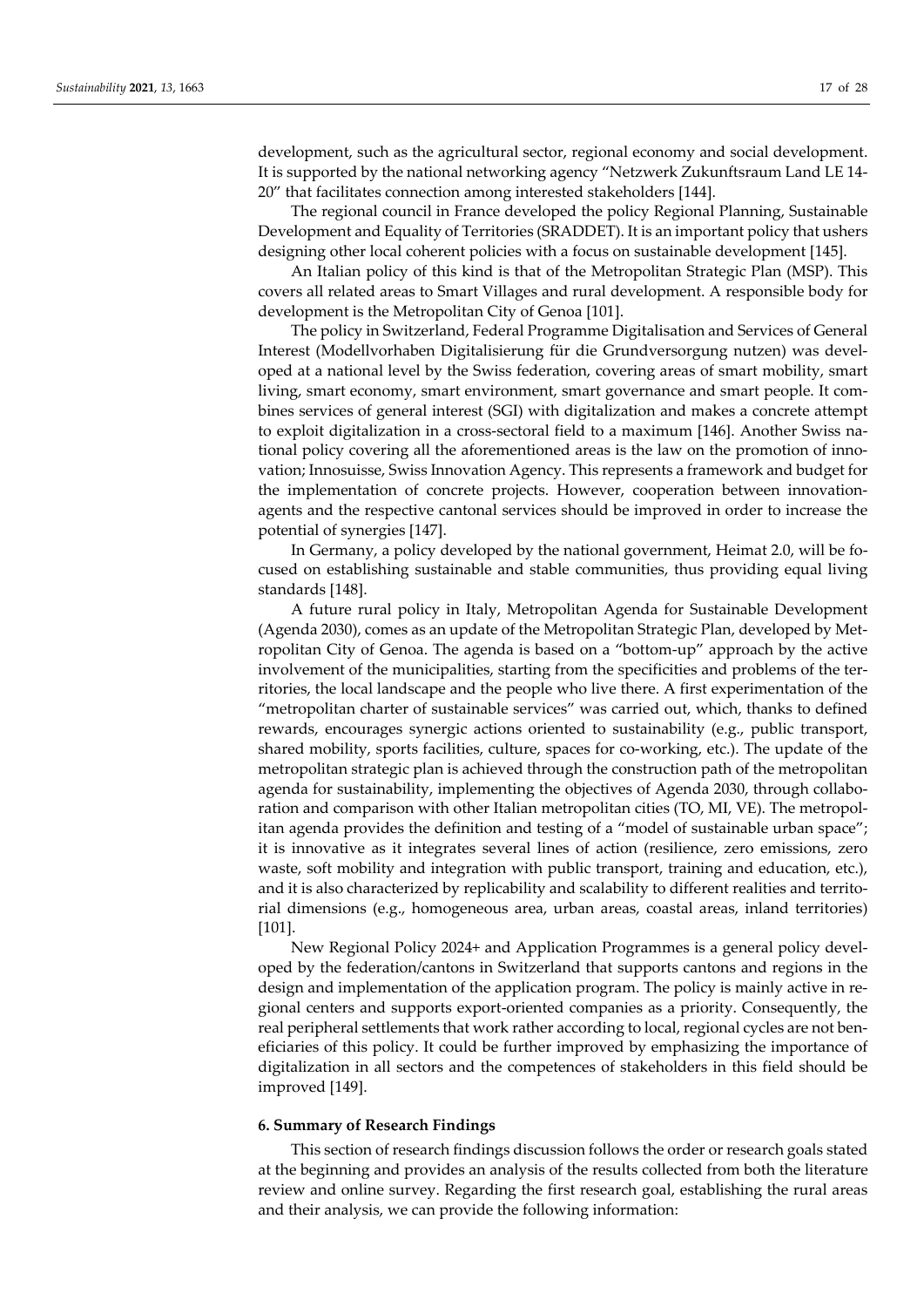- From the literature, the greatest focus until now has been put on the area dealing with the digital transformation and bridging the rural–urban gap, in both existing and future-oriented policies, followed by change in the production and diversification of the rural economy.
- From all of the responses, we can see that the areas covered with existing policies are all approached with the same extent and importance. The greater focus is put on the depopulation and population aging issue. On the other hand, it can be noticed that slightly less present than all others are policies related to climate change and infrastructure and basic services.
- The focus of future policies is in the areas of climate change and environmental services. The least covered area in future policies is the social aspect of living, together with infrastructure and basic services.

Related to the second research goal, we provided a discussion about policy characteristics:

- General timeline comparison of the policies indicates that future-related policies are less covered in this paper, which means that either participants are not aware of them or they do not exist.
- What is important for policy development is the coverage level. From the survey results, we can conclude that around half of the total policies—both existing and future—are developed at a regional level. From the rest of them, with a slight difference, national policies are more present than municipal ones. Other than this, we could see responses of policy development on an intermunicipal level, canton, subregion areas.
- Municipally regulated areas are mainly those that regulate policies about the social aspect of living.
- Regionally regulated areas are climate change and environmental services and also digital transformation and bridging the rural–urban gap.
- Nationally regulated areas, together from existing and future policies, are mainly those related to depopulation and population aging and change in production and diversification of the rural economy.
- In terms of the social aspect of living in an area, policies are mainly developed at a municipal level. A very low number of policies for this area were developed at a national scale.
- Change in the production and diversification of the rural economy area has largely been regulated by regional and national scale policies.

In line with the third research goal, we highlighted the main characteristics for each country explored in this paper:

- From the six countries included in this research, we can conclude that the country with the greatest number of policies related to rural development is Italy. Most of its existing policies are related to climate change and environmental services and most future policies are related to depopulation and population aging. The level of development of their policies are regional, but also metropolitan.
- After Italy, countries ordered by a decreasing number of policies are Switzerland, Austria, Germany and France.
- The country with the lowest number of policies is Slovenia. This can be explained by the fact that the development program was formulated for a specific region in this country and thus, in this online survey data analysis, only one region was included.

# **7. Policy Recommendations**

The Smart Villages Project is a strategic implementation initiative of the EU-Strategy for the Alpine Region (EUSALP). The project is running from 2018 to 2021 and is financed by the Interreg Alpine Space Program. The policy recommendations coming out of this project are thus a major contribution to the implementation of EUSALP. The draft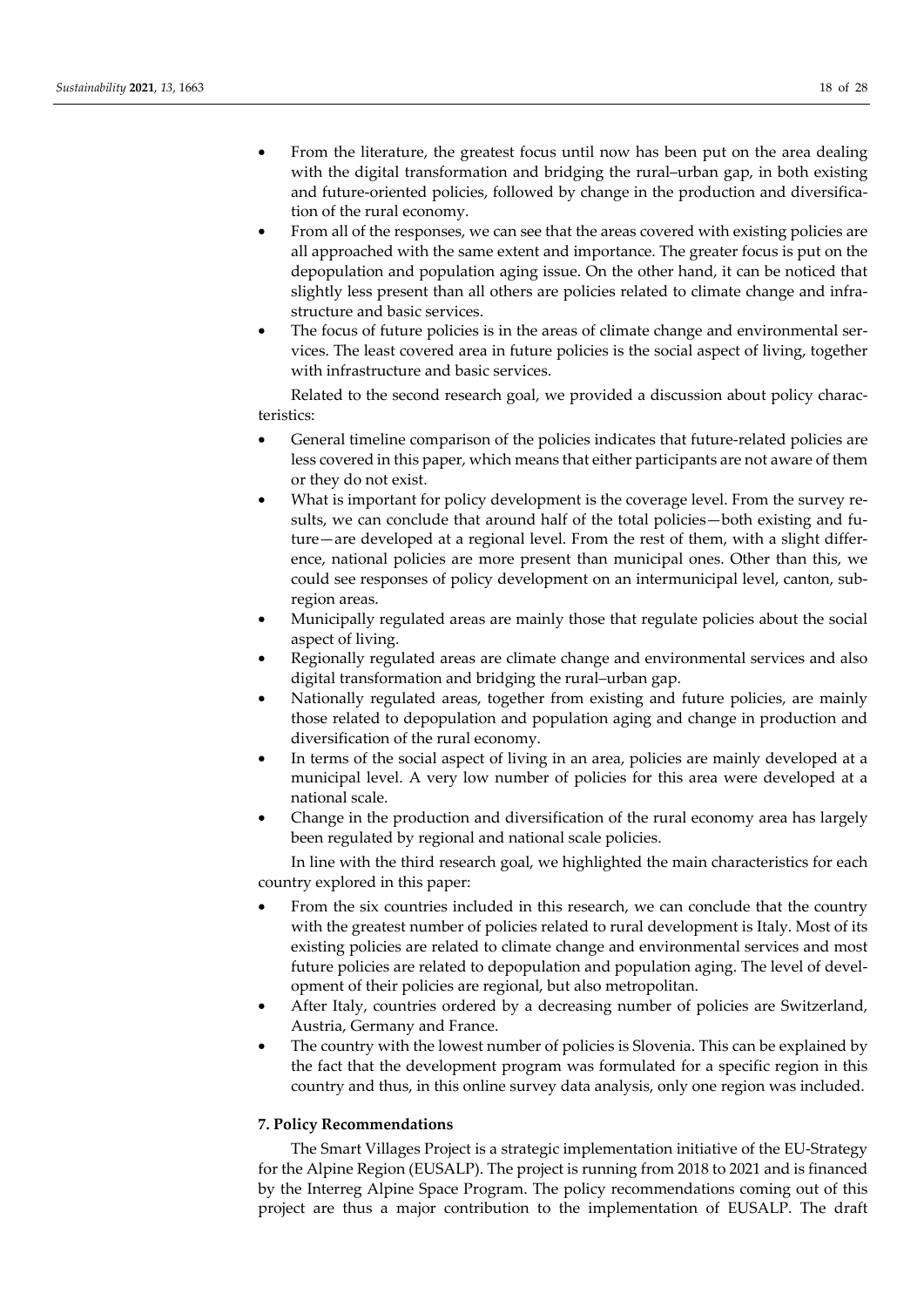recommendations were elaborated in autumn 2020 by the project consortium. The draft recommendations were presented and discussed at the International Smart Villages policy conference on 10 November 2020 with 150 participants from all over Europe. Initially, this meeting was meant to be a physical meeting to be hold in Bern (CH). However, due to the COVID-19 pandemic, the meeting was reorganized into a virtual-only meeting. The draft recommendations were amended after the discussion at the International Smart Villages policy conference. They will flow into the policy cycle of the EUSALP and will be made available to policy makers in the Alpine area and outside of it like the other Macroregional strategies, the EU Commission, managing authorities and so on.

The Smart Villages approach is important for villages in mountain and rural areas to become more attractive and vibrant. Smart Villages are not only attractive for residents, but also for people from outside, who may stay in these villages for a certain period either as tourists or for work (concept of "third places" with e.g., coworking spaces). In this respect, the concept of Smart Villages helps also to create linkages between urban and rural areas. The Smart Villages approach helps those villages use the potential offered by digitalization and to bridge the natural handicaps of distances. With the Smart Villages approach, the communities can contribute to the European Green Deal and master their smart transformation. Finally, but not less importantly, the COVID-19 crisis has shown that Smart Villages are much more resilient to such a crisis.

The Smart Village approach is an integrative approach using the potential offered by digitalization and developing new solutions through participatory processes, thus relying on open and social innovation. This basic understanding of the Smart Village approach leads to the following policy recommendations. These policy recommendations address all institutional levels ranging from the EU level, through the macroregional level to national, regional and local level. Where appropriate, the respective level is directly addressed, and good examples are given.

R1: Consider the smart transformation of mountain, rural and peripheral villages as a strategic priority.

The smart transformation of mountain and rural villages helps bridge the natural handicaps of those areas and give them new perspective. In some mountain areas, with low population density, the Smart Villages concept can also help develop digital services and mobility offers for instance, while operators have been reluctant to invest in local infrastructure projects that are not viable. The smart transformation of those areas should therefore become a strategic priority. At the EU-level, a strong focus is already put on this topic with amongst others the EU action plan on Smart Villages, the activities carried out by the ENRD Network on Smart Villages and the new intergroup RUMRA & Smart Villages in the EU Parliament. This intergroup is an ideal platform to evaluate, whether it would be appropriate to create an explicit legal basis or an overarching strategy for the Smart Villages approach at the EU level. At the macroregional level (EUSALP), Smart Villages is considered one of the five strategic priority policy areas for the period 2020–2022. This is already a major success of the ongoing Smart Villages Interreg Alpine Space project. The creation of a network of Smart Villages in the Alpine area is envisaged in 2021. The seven countries and 48 regions represented in EUSALP are invited to actively support this process. At the national level, several countries have already integrated the Smart Villages approach into national strategies, such as the "Strategie Digitale Schweiz" in Switzerland and the Strategy for Inner Areas in Italy or the rural development program of Slovenia. At the regional level, the Smart Villages approach must also become a priority, such as, e.g., with the Law on digital transformation in Graubünden (CH). The same evidently holds true at the municipal level, as exemplified by the city of Tengen in Germany.

R2: Embed Smart Villages in existing and future strategies and policies*.* 

The Smart Villages approach is an inter-sectorial approach. It covers many areas ranging from, e.g., tourism and mobility to e-government and to energy. It is therefore crucial, that the Smart Villages approach is embedded in existing and future policies. The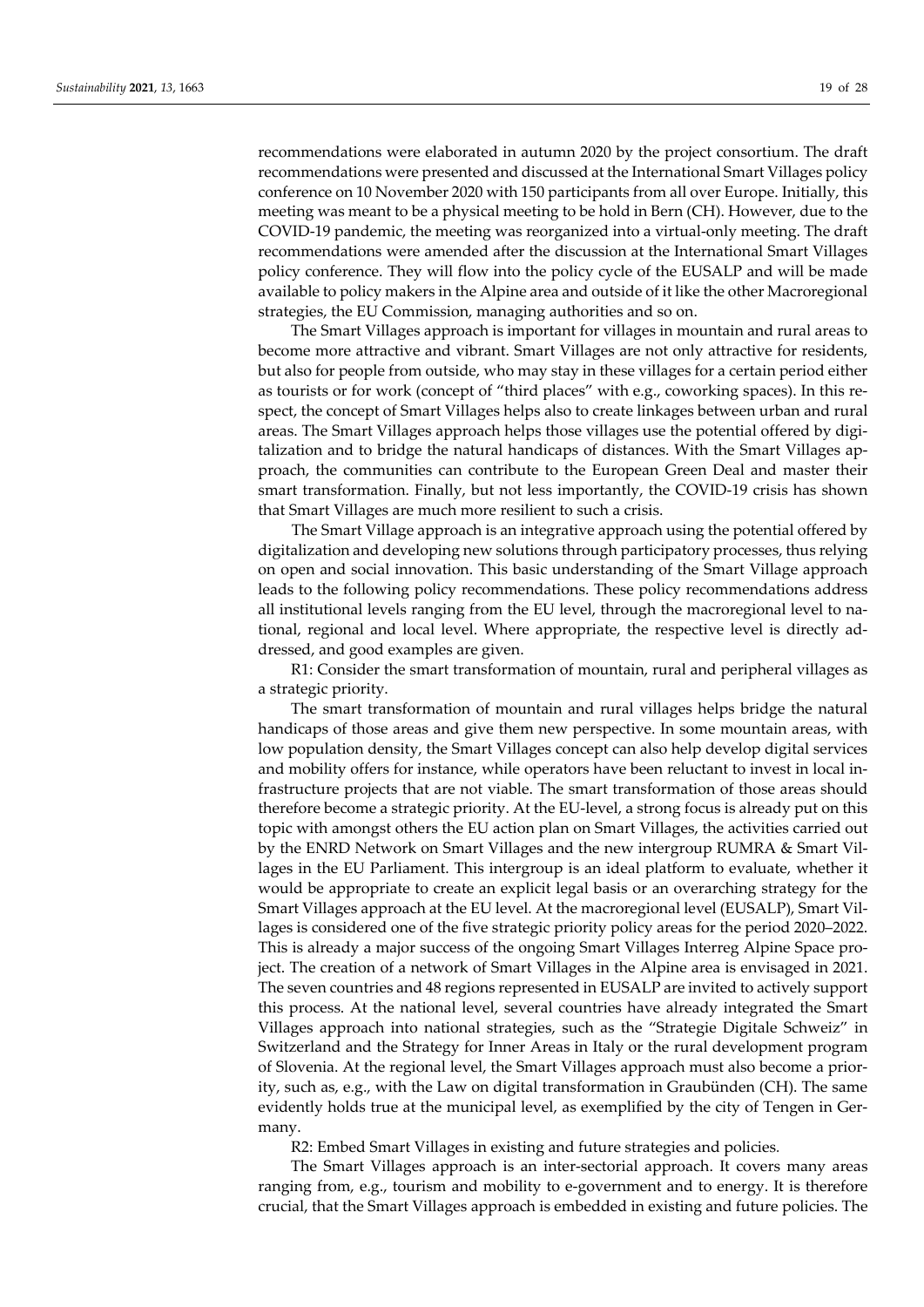Smart Villages concept should, e.g., be integrated into Pillar II of the CAP and in the cohesion policy (including cross border cooperation) and a certain budget allocated to it. The rural development programs during the period 2021–2027 including the LEADER/CLLD-approach should have a strong focus on digitalization and open/social/technical innovations. As regards the cohesion policy, the operational programs at national and regional level should also include special lines on the Smart Villages approach. From the side of the EU regulation, two out of the five policy objectives for 2021– 2027 are offering significant potential for Smart Villages: Priority Objective 3 (a more connected Europe—mobility and regional ICT connectivity) and Priority Objective 5 (Europe closer to citizens—sustainable and integrated development of the urban, rural and coastal areas through local initiatives). Priority Objective (PO) 3 addresses the more technical aspect, and PO 5 the community-based aspect. These opportunities need to be taken up in the operational programs at the national, regional and cross-border levels. At this actual stage (autumn 2020) when the programs are being drafted, it is therefore important, that stakeholders interested in the topic of Smart Villages contact their respective national and regional authorities. The Smart Villages approach is not only relevant for agricultural and cohesion policy, it is as well relevant for transport, education, health, social care, tourism, energy, housing, etc. All the relevant policies should therefore take the Smart Villages approach into account and encourage it.

R3: Allocate funds to integrative approaches such as the Smart Villages.

Integrative approaches such the Smart Villages approach face the common problem, that there is no dedicated funding available. Specific funding schemes should be established at all levels to allow such approaches to be developed and put into practice. Ringfenced funds and active facilitation by skilled animators would help local actors to implement transformations. In the scope of EUSALP, the Alpine Region Preparatory Action Fund (ARPAF) made available by the European Parliament was extremely helpful to develop a cross-sectorial thematic. This type of funding scheme should be urgently perpetuated, which requires an action by the European Parliament and the Commission. An initiative in this sense is to establish a EUSALP innovation facility, which could mobilize funding from different sources, including public and private funds. At the national level, Switzerland is working with "Modellvorhaben Raumentwicklung", which translates roughly into "models for spatial development". Several federal offices agree on common topics and allocate common funding for them, e.g., for access to public services and digitalization. Another example is the "Ecologic Transition Contract" in France. Other good examples on regional level are the SCORAN and Departmental digital infrastructure schemes and/or digital use schemes in France as well as the Agenda for Sustainable Development (Agenda 2030) of the Metropolitan City of Genova.

R4: Allow room for innovation and experimentation*.* 

Smart Villages is a participatory approach based on local needs identified on the territory. When starting the process, the outcomes are not yet defined. Policies which support the Smart Villages approach must therefore leave room for innovation as an experimentation. They must also allow thematic openness. Good examples are, e.g., the "Zukunftsraum Tirol" in Austria and the strategy for Inner Areas in Italy. The numerous programs for innovation-like Horizon Europe are also very helpful to develop the Smart Villages approach. However, very often, these innovation policies are "territorially blind". They lack a territorial perspective. In addition, programs like Horizon Europe are very difficult to access by "small local players". This should be corrected in order to encourage place-based approaches as Smart Villages.

R5: Encourage networking and the exchange of experiences around the Smart Village approach within rural and mountain areas and with urban areas*.* 

Policies should encourage networking and the awareness raising of relevant stakeholders for digitalization and foster the exchange of know how between stakeholders, e.g., universities and SMEs. The ENRD network on Smart Villages is very helpful at the EUlevel. In EUSALP, the creation of a network of Smart Villages is planned for 2021. A good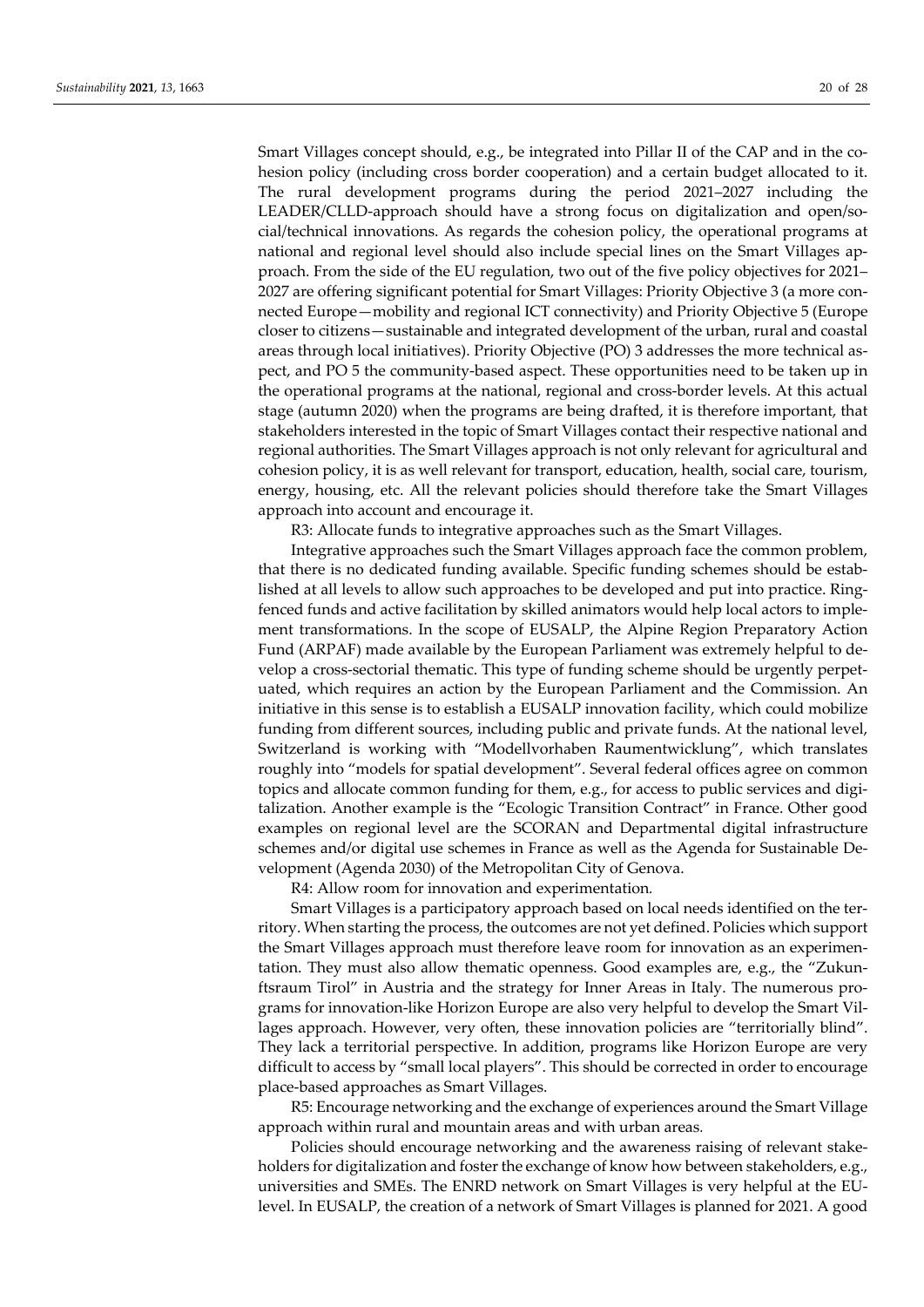example at the regional level is the project BodenseeMittelstand 4.0 (BoMi 4.0) in Germany, which supports SMEs in their digital transformation by bundling and coordinating with expertise from business, science and SME-related institutions and make it more accessible to regional SMEs. In the same sense, the potential of digitalization must also be used to a greater extent to improve cross-border public services. EUSALP with its multilevel-governance and transnational approach should take up this request and develop appropriate solutions.

R6: Use the potentials of the Smart Villages approach to communicate the innovation potentials and attractiveness of mountain and rural areas and to link urban and rural areas.

With the smart transformation under way or even accomplished, mountain and rural areas can position themselves as being at the forefront of innovation and attractive for residents and new inhabitants. The Smart Village approach helps to develop new business models and job opportunities and with that new economic perspectives for marginalized territories. Good cooperation with the business sector is therefore important. The Smart Village approach also helps to strengthen the resilience of rural villages, as highlighted during the COVID-19 pandemic. These achievements need to be communicated in a clever way, including towards newcomers and young families: Smart Villages offer new opportunities in rural mountainous areas for job creation, innovation and social inclusion and can enhance the quality of life of local communities. Strengthening the linkages between urban and rural areas is also one of the main goals of EUSALP. The EUSALP-perimeter encompasses not only the core alpine area but also the surrounding major urban areas like Lyon, Milan, Ljubljana and Munich. Communication within EUSALP is therefore crucial. On the other hand, cities should also reflect on their connections with the surrounding regions. A good example for communication at regional level is Tirol 2050 (Austria).

R7: Develop digital infrastructures and skills according to the needs and to the technological possibilities.

Good digital infrastructures are a necessary precondition for Smart Villages. Policies that bring forward these infrastructures are urgently needed. Good examples are the National Ultra-Wideband Project in Italy, the Strategic Digital Program of the Liguria Region 2016–2018, the Strategy for Inner Areas in Italy with Its Digital Agenda and the public service obligation in Switzerland, which guarantees a minimum bandwidth of 10 Mbit/s guaranteed for all households and enterprises. Raising this minimum bandwidth to 80 Mbit/s is actually being discussed in the federal parliament. In territories with a failure of market, public investments are necessary to prevent a digital gap. Public investments in these territories must be excluded from the state aid rules. Special attention must be paid to border areas. EUSALP has identified numerous gaps in the fiber optics backbone across borders in the alpine area. These gaps must be filled by a coordinated approach of the national and regional authorities with support from macroregional and EU level. Furthermore, the availability of digital infrastructures tends to be lower in border areas, as infrastructures are often planned and developed from a national or regional perspective. To plan and co-develop digital infrastructures in functional areas across borders should be a task encouraged by EUSALP. The basis could be the foreseen "Common Spatial Development Perspective", which will be elaborated in the years 2021–2022. Digital infrastructures alone are not sufficient. Equally important are the digital skills. The potentials of digitalization can only be used, if the digital skills are well developed. Education, training and coaching are therefore crucial functions which must be strengthened with a clear focus on rural and mountain territories.

# **8. Conclusions**

This paper contains an extensive review and synthesis of rural development policies closely related to the concept of Smart Villages. They are divided by six areas identified to be of great importance for rural development: depopulation and population aging, climate change and environmental services, change in production and diversification of the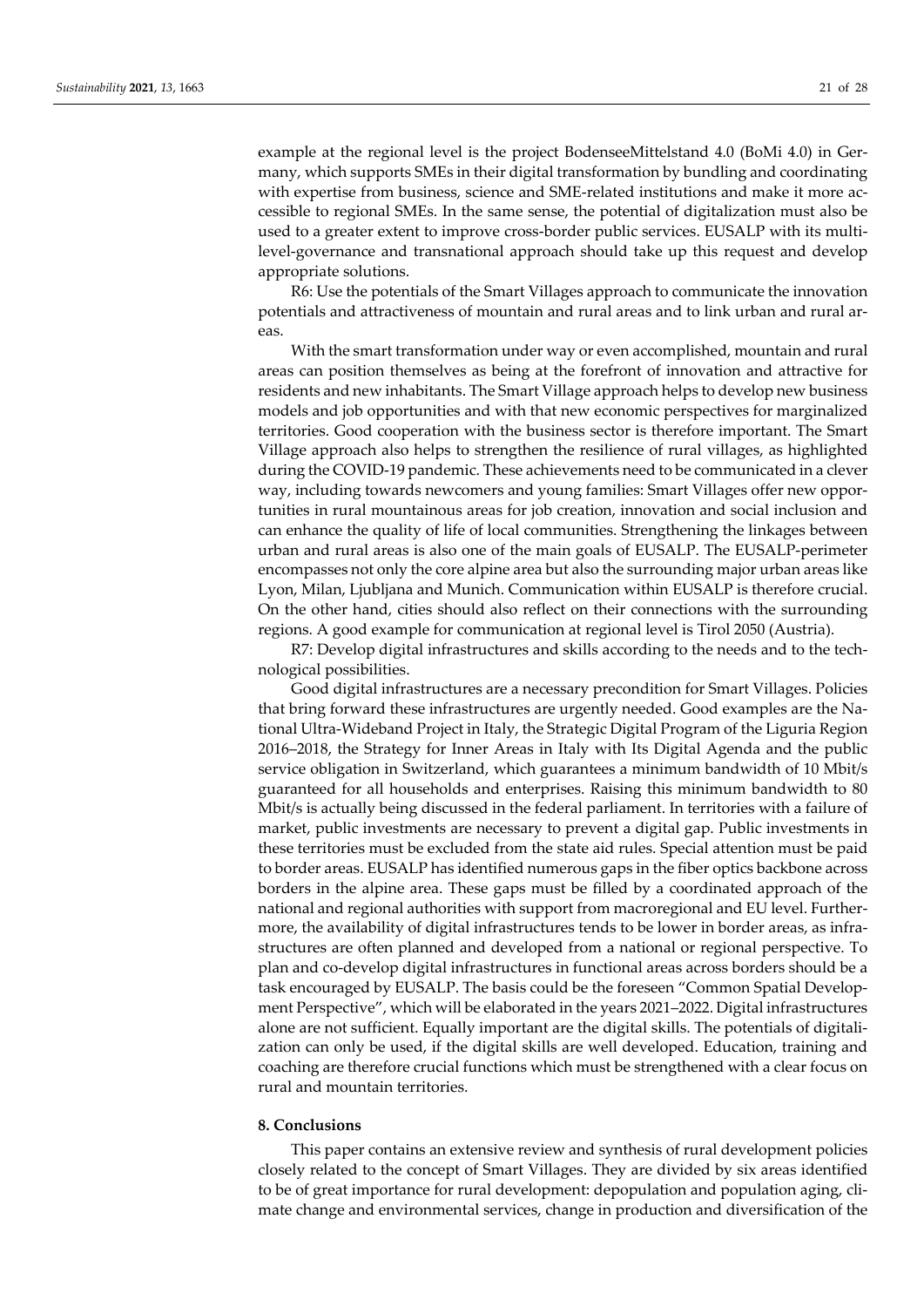rural economy, infrastructure and basic services, digital transformation and bridging the rural–urban gap and the social aspect of living. For each of these areas existing and future (post 2020) rural policies are presented.

Answering to one of our research goals, we provide an in-depth presentation of these policies. Based on the data collected, we conclude that the most interesting area for improvement is digital transformation and bridging the rural–urban gap. The next area is the area of depopulation and population aging. On the other hand, data related to future policies shows that the area of the social aspect of living is falling behind on the agenda of further development. That is why in the future, the focus should be placed on the issues of infrastructure and basic services and the social aspect of living, including policies related to education, free time activities, cultural activities and others related to the general well-being of people as they are noticeably lagging behind in comparison to other areas.

The coverage level of the policies can vary between the municipal, regional and national, and from these three, the regional level policy development was the most common. As there is no pattern or scheme that tells us the link between policies and their development levels (municipal, regional, national), as a next step it should be explored which of these levels are proven to work the best for different rural development policies. Furthermore, it should be analyzed which policy characteristics are important in order for policymakers to decide on the coverage level of a specific policy. A common thing amongst the policies regarding their success or the added value was the fact that in policy development, the local need is taken into consideration. In some cases, this means the involvement of the local population in their development, further networking and collaboration during its implementation.

Increased attractiveness for rural villages makes smart transformations in rural areas a necessity for developing sustainable Smart Villages. This is why it is so important that the idea of Smart Villages is integrated as part of the current rural development policies. Another conclusion we can draw is related to the funding problem of Smart Villages. Integrated funding schemes should be established for the development of the Smart Village approach. We also highlight the importance of the development of this approach as a way of communicating the attractiveness of mountain and rural areas, allowing to connect and network with people, as well as opportunities for new employment. To conclude, it is important to note that policies for digital infrastructure are essential conditions for Smart Villages development.

**Author Contributions:** All authors, S.S., P.N., G.L., N.C., A.K., T.E. and E.S.D., have designed the research and the methodology; formal analysis, S.S.; investigation, S.S.; resources, E.S.D., N.C., G.L.; data curation, S.S.; writing—original draft preparation, S.S.; writing—review and editing, S.S., P.N., G.L., N.C., A.K. and E.S.D., supervision, E.S.D.; project administration, E.S.D., P.N.; funding acquisition, E.S.D., A.K., G.L., T.E., P.N. All authors have read and agreed to the published version of the manuscript.

**Funding:** This research was co-funded by the Republic of Slovenia and the European Union from the Regional Development Fund via the Interreg Alpine Space Smart Villages project and the Slovenian Research Agency (core funding ICT4QoL—Information and Communications Technologies for Quality of Life (P2-0246).

**Conflicts of Interest:** The authors declare no conflict of interest.

## **Appendix A**

**Table A1.** Summary of questionnaire respondents.

| Respondent<br>ID | <b>State</b> | Region            | <b>Type of Organization Type of Partners</b> |                 |
|------------------|--------------|-------------------|----------------------------------------------|-----------------|
| R1               | Austria      | Lower Austria     | Public institute                             | Project partner |
| R2               | Germany      | Lake of Constance | Regional authority                           | Project partner |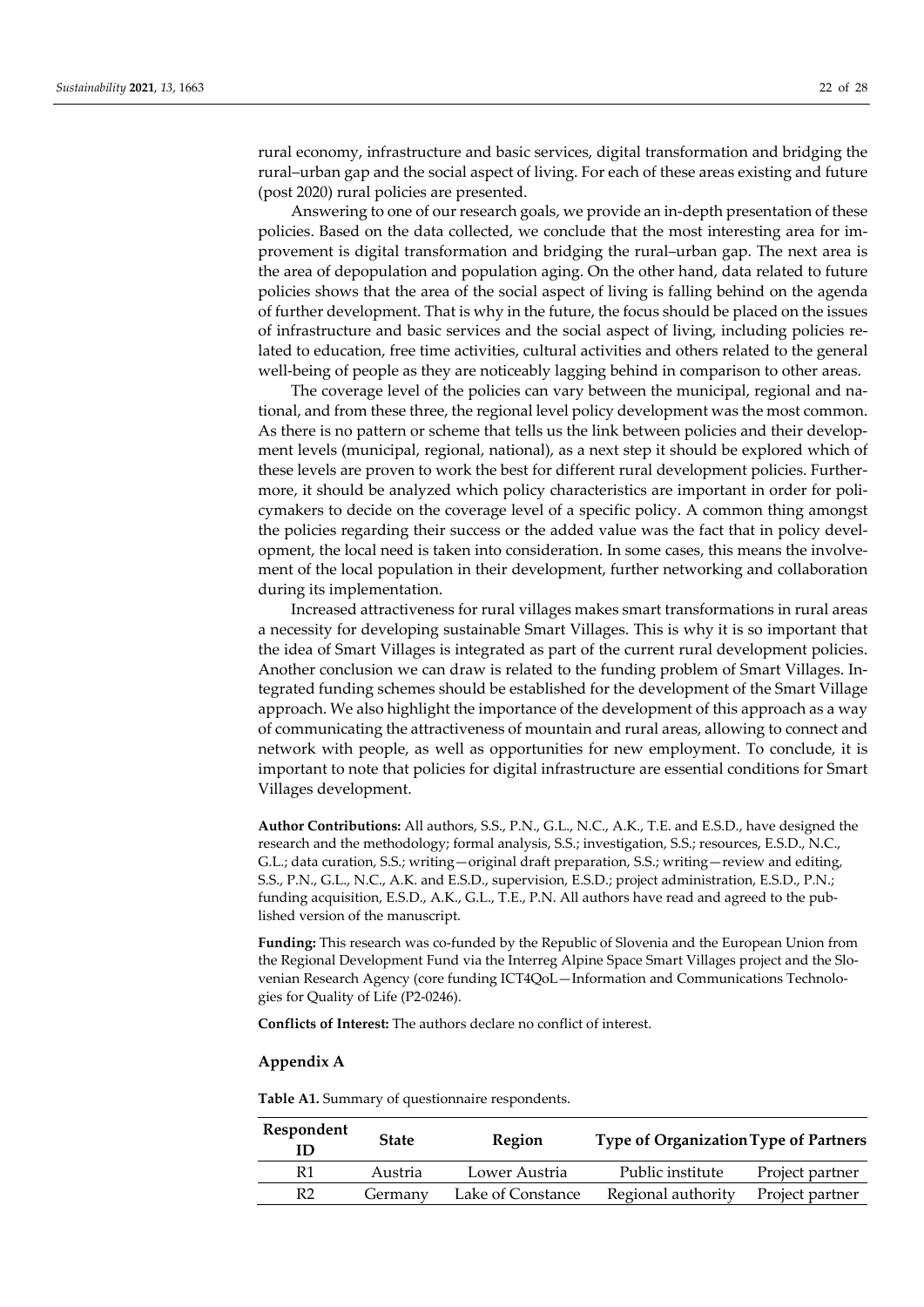| R <sub>3</sub>  | Switzerland |                                                       | <b>NGO</b>            | Project partner                           |
|-----------------|-------------|-------------------------------------------------------|-----------------------|-------------------------------------------|
| R <sub>4</sub>  | Germany     | Region Südlicher<br>Obrrhein                          | Regional authority    | Project partner                           |
| R5              | Slovenia    | Podravje                                              | Private institute     | Project partner                           |
| R6              | Austria     | Tyrol                                                 | Regional authority    | Project partner                           |
| R7              | France      | Provence-Alpes-Côte<br>d'Azur/Auvergne<br>Rhône-Alpes | NGO                   | Project partner                           |
| R8              | Slovenia    |                                                       | National authority    |                                           |
| R <sub>9</sub>  | Italy       | Liguria                                               | <b>ANCI</b> Liguria   | Member of<br>Board of<br>Directors of GAL |
| R <sub>10</sub> |             | Switzerland Region Luzern West                        | Regional authority    | Project partner                           |
| R <sub>11</sub> | Italy       | Area Metropolitana di<br>Genova                       | Local authority       | Stakeholder                               |
| R <sub>12</sub> | Italy       | Liguria                                               | Local action group    | Project partner                           |
| R <sub>13</sub> | Austria     | Upper Austria                                         | Research organization | Project partner                           |

## **References**

- 1. Urban and Rural Living in the EU. Available online: https://ec.europa.eu/eurostat/web/products-eurostat-news/-/EDN-20200207-1 (accessed on 12 November 2020).
- 2. Prinsloo, G.; Dobson, R.; Mammoli, A. Smart village load planning simulations in support of digital energy management for off-grid rural community microgrids. *Curr. Altern. Energy Spec. Issue Standalone Renew. Energy Syst. Remote Area Power Supply*  **2017**, *12*, 1–22.
- 3. Visvizi, A.; Lytras, M.D. It's not a fad: Smart cities and smart villages research in European and global contexts. *Sustainability*  **2018**, *10*, 2727.
- 4. Komorowski, Ł.; Stanny, M. Smart Villages: Where Can They Happen? *Land* **2020**, *9*, 151.
- 5. George, T.; Bagazonzya, H.; Ballantyne, P.; Belden, C.; Birner, R.; Castello, R.D.; Edge, P. ICT in agriculture: Connecting smallholders to knowledge, networks, and institutions. *World Bank* **2011**, *64605*, 1–428.
- 6. Dlodlo, N.; Kalezhi, J. The internet of things in agriculture for sustainable rural development. In Proceedings of the 2015 international conference on emerging trends in networks and computer communications (ETNCC), 17–20 May 2015, Windhoek Country Club Resort, Namibia, 2015; pp. 13–18.
- 7. Need of Smart Villages. Available online: https://www.dailyexcelsior.com/need-smart-villages/ (accessed on 14 September 2020).
- 8. Pělucha, M. Smart Villages and Investments to Public Services and ICT Infrastructure: Case of the Czech Rural Development Program 2007–2013. *Eur. Ctry.* **2019**, *11*, 584–598.
- 9. Food, Farming, Fisheries. European Commission. Available online: https://ec.europa.eu/info/food-farming-fisheries\_en (accessed on 8 August 2020).
- 10. The European Network for Rural Development (ENRD)-European Commission. Available online: https://enrd.ec.europa.eu/smart-and-competitive-rural-areas/smart-villages/smart-villages-portal\_en (accessed on 28 July 2020).
- 11. Smart Villages: How to Support Smart Villages Strategies which Effectively Empower Rural Communities? Available online: https://enrd.ec.europa.eu/publications/smart-villages-how-support-smart-villages-strategies-which-effectively-empower-rural\_en (accessed on 20 September 2020).
- 12. Discussing a Long-Term Vision for European Rural Areas. Available online: https://rural-interfaces.eu/news-or-events/discussing-a-long-term-vision-for-european-rural-areas/ (accessed on 15 September 2020).
- 13. OECD. (2018) Rural Policy 3.0. A framework for Rural Development. Available online: http://www.oecd.org/regional/regionalpolicy/ruraldevelopment.htm (accessed on 4 October 2020).
- 14. Visvizi, A.; Lytras, M.D.; Mudri, G. *Smart Villages in the EU and Beyond*; Emerald Publishing Limited: Bingley, UK, 2019; pp. 173– 176.
- 15. Zavratnik, V.; Kos, A.; Duh, E.S. Smart Villages: Comprehensive review of initiatives and practices. *Sustainability* **2018**, *10*, 2559.
- 16. Basiago, A.D. Economic, social, and environmental sustainability in development theory and urban planning practice. *Environmentalist* **1998**, *19*, 145–161.
- 17. Wulf, A. *The Invention of Nature–Alexander von Humboldt's New World*; Vintage Books Penguin Random House: New York, NY, USA, 2016; ISBN 978-0-345-80629-1.
- 18. Von Humboldt, A. Sur les lignes isothermes. Par A. de Humboldt. (Extrait). In *Annales de Chimie et de Physique*; Paris, France 1817; pp. 102–112.
- 19. Evelyn, J. 1664. *Sylva, or A Discourse of Forest-Trees and the Propagation of Timber*, 4th ed.; Doubleday & Co.: London, UK, 1908.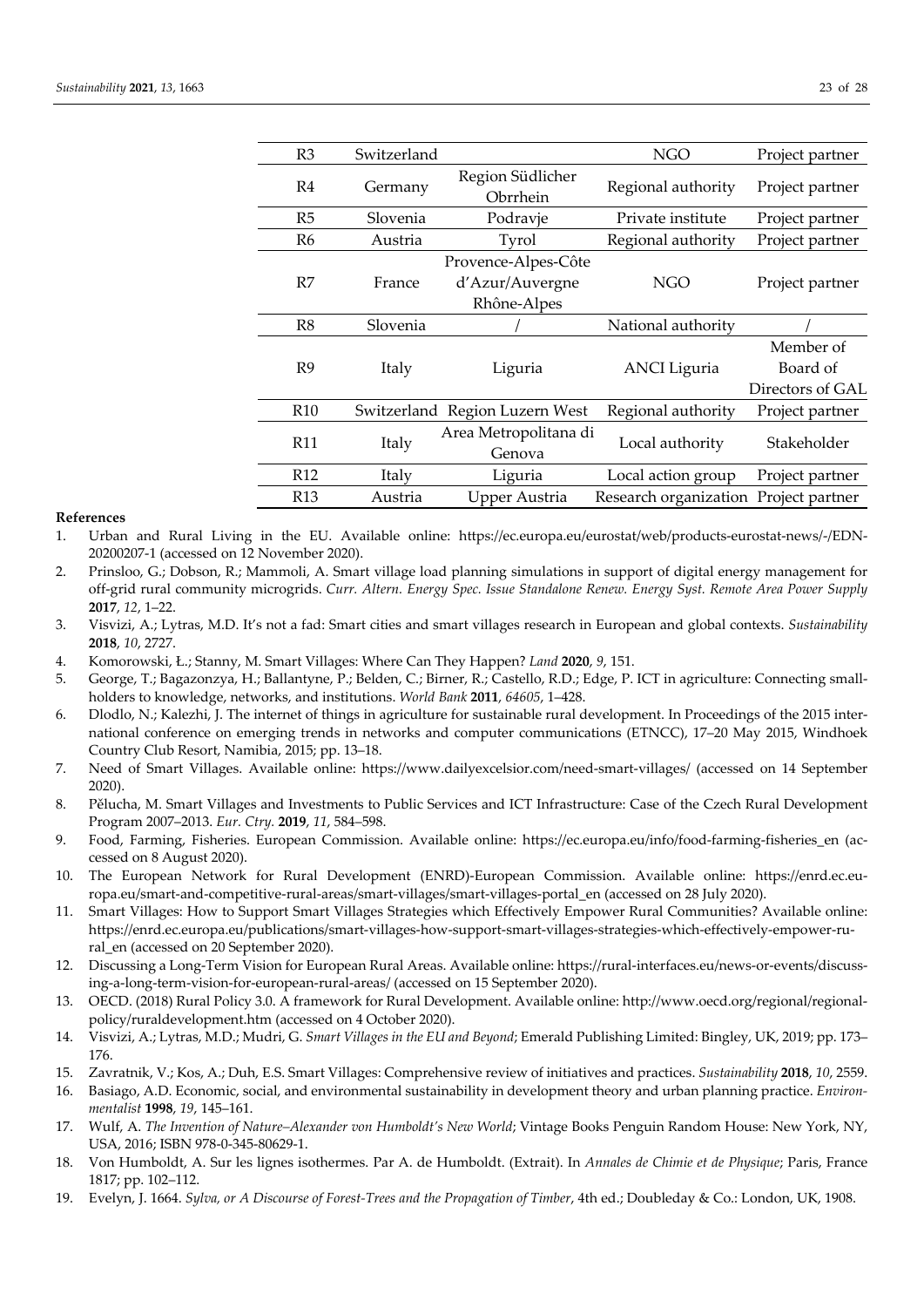- 20. The Revival of Tradition in France's Forests. The Solutions Journal. Available online: https://www.thesolutionsjournal.com/article/the-revival-of-tradition-in-frances-forests/ (accessed on 28 October 2020).
- 21. Marsden, T. *The Condition of Rural Sustainability*; Uitgeverij Van Gorcum, BV: Assen, The Netherlands, 2003.
- 22. Smart Villages. Available online: https://enrd.ec.europa.eu/news-events/news/eu-action-smart-villages\_en (accessed on 2 October 2020).
- 23. Singh, K. *Rural Development: Principles, Policies and Management*; SAGE Publications, New Delhi, India, 2009.
- 24. Green, G.P. (Ed.). *Handbook of Rural Development*; Edward Elgar Publishing: Northampton, MA, USA. 2013.
- 25. Van Gevelt, T.; Holmes, J.A. *Vision for Smart Villages*; 2015. Available online: https://e4sv.org/wp-content/uploads/2015/08/05- Brief.pdf(accessed on 28 October 2020).
- 26. Van Assche, K. *Rural Development: Knowledge and Expertise in Governance*; Wageningen Academic Publishers: Wageningen, The Netherlands, 2015.
- 27. Visvizi, A.; Lytras, M.D. Sustainable Smart Cities and Smart Villages Research: Rethinking Security, Safety, Well-being, and Happiness. *Sustainability* **2018**, *12*, 215.
- 28. Patnaik, S.; Sen, S.; Mahmoud, M.S. *Smart Village Technology: Concepts and Developments (Volume 17)*; Springer Nature: Cham, Switzerland: 2020.
- 29. Cvar, N.; Trilar, J.; Kos, A.; Volk, M.; Stojmenova Duh, E. The Use of IoT Technology in Smart Cities and Smart Villages: Similarities, Differences, and Future Prospects. *Sensors* **2020**, *20*, 3897.
- 30. Zavratnik, V.; Podjed, D.; Trilar, J.; Hlebec, N.; Kos, A.; Stojmenova Duh, E. Sustainable and Community-Centred Development of Smart Cities and Villages. *Sustainability* **2020**, *12*, 3961.
- 31. United Nations Sustainable Development. Available online: https://www.un.org/sustainabledevelopment/sustainable-development-goals/ (accessed on 18 July 2020).
- 32. Transforming our World: The 2030 Agenda for Sustainable Development. Available online: https://sdgs.un.org/2030agenda (accessed on 18 July 2020).
- 33. Van Gevelt, T.; Canales Holzeis, C.; Fennell, S.; Heap, B.; Holmes, J.; Hurley Depret, M.; Safdar, M.T. Achieving universal energy access and rural development through smart villages. *Energy Sustain. Dev.* **2018**, *43*, 139–142.
- 34. The EU's Main Investment Policy. Available online: https://ec.europa.eu/regional\_policy/en/policy/what/investment-policy/ (accessed on 19 August 2020).
- 35. Connecting Europe Facility. Available online: https://ec.europa.eu/inea/en/connecting-europe-facility (accessed on 19 August 2020).
- 36. The Connecting Europe Broadband Fund (CEBF). Available online: (https://ec.europa.eu/digital-single-market/en/news/connecting-europe-broadband-fund (accessed on 23 August 2020).
- 37. The European Fund for Strategic Investments (EFSI). Available online: https://ec.europa.eu/commission/priorities/jobs-growthand-investment/investment-plan-europe-juncker-plan/european-fund-strategic-investments-efsi\_en (accessed on 23 August 2020).
- 38. German Strategies for Digitising Rural Areas. Available online: https://enrd.ec.europa.eu/publications/german-strategies-digitising-rural-areas\_en (accessed on 30 August 2020).
- 39. French Strategies for Digitising Rural Areas. Available online: https://enrd.ec.europa.eu/publications/french-strategies-digitising-rural-areas\_en (accessed on 2 September 2020).
- 40. Smart Countryside Study. Available online: https://enrd.ec.europa.eu/publications/smart-villages-smart-countryside-study\_en (accessed on 2 September 2020).
- 41. Strategy for Inner Areas. Available online: https://enrd.ec.europa.eu/publications/smart-villages-strategy-inner-areas\_en (accessed on 2 September 2020).
- 42. Aziiza, A.A.; Susanto, T.D. The Smart Village Model for Rural Area (Case Study: Banyuwangi Regency). In *IOP Conference Series: Materials Science and Engineering*; IOP Publishing: Bristol, UK; 2020; Volume 722, p. 012011.
- 43. Park, J.; Lee, S. Smart Village Projects in Korea: Rural Tourism, 6th Industrialization, and Smart Farming. In *Smart Villages in the EU and Beyond (Emerald Studies in Politics and Technology)*; Visvizi, A., Lytras, M.D., Mudri, G., Eds.; Emerald Publishing Limited: Bingley, UK, 2019; pp. 139–153.
- 44. Jagustović, R.; Zougmoré, R.B.; Kessler, A.; Ritsema, C.J.; Keesstra, S.; Reynolds, M. Contribution of systems thinking and complex adaptive system attributes to sustainable food production: Example from a climate-smart village. *Agric. Syst.* **2019**, *171*, 65– 75.
- 45. Kulkarni, D.M. Clean and Smart Village: Aspects and Alternatives. *Int. J. Res. Eng. Sci. Technol. (IJRESTs)–Civil Eng.* Available online: https://www.researchgate.net/profile/Milind\_Kulkarni11/publication/279058747\_Clean\_and\_Smart\_Village\_Aspects\_and\_Alternatives\_Dr\_Milind\_Kulkarni\_2015\_International\_Journal\_of\_Research\_in\_Engineering\_Science\_and\_Technologies\_-\_Civil\_Engineering\_ISSN\_2395-6453\_Vol\_1\_No\_3\_June\_20/links/5589332508aea8b5790c539b/Clean-and-Smart-Village-Aspects-and-Alternatives-Dr-Milind-Kulkarni-2015-International-Journal-of-Research-in-Engineering-Science-and-Technologies-Civil-Engineering-ISSN-2395-6453-Vol-1-No-3.pdf.(accessed on 11 September 2020).
- 46. Stories of Success: Climate-Smart Villages in East Africa. Available online: https://cgspace.cgiar.org/handle/10568/81030 (accessed on 2 September 2020).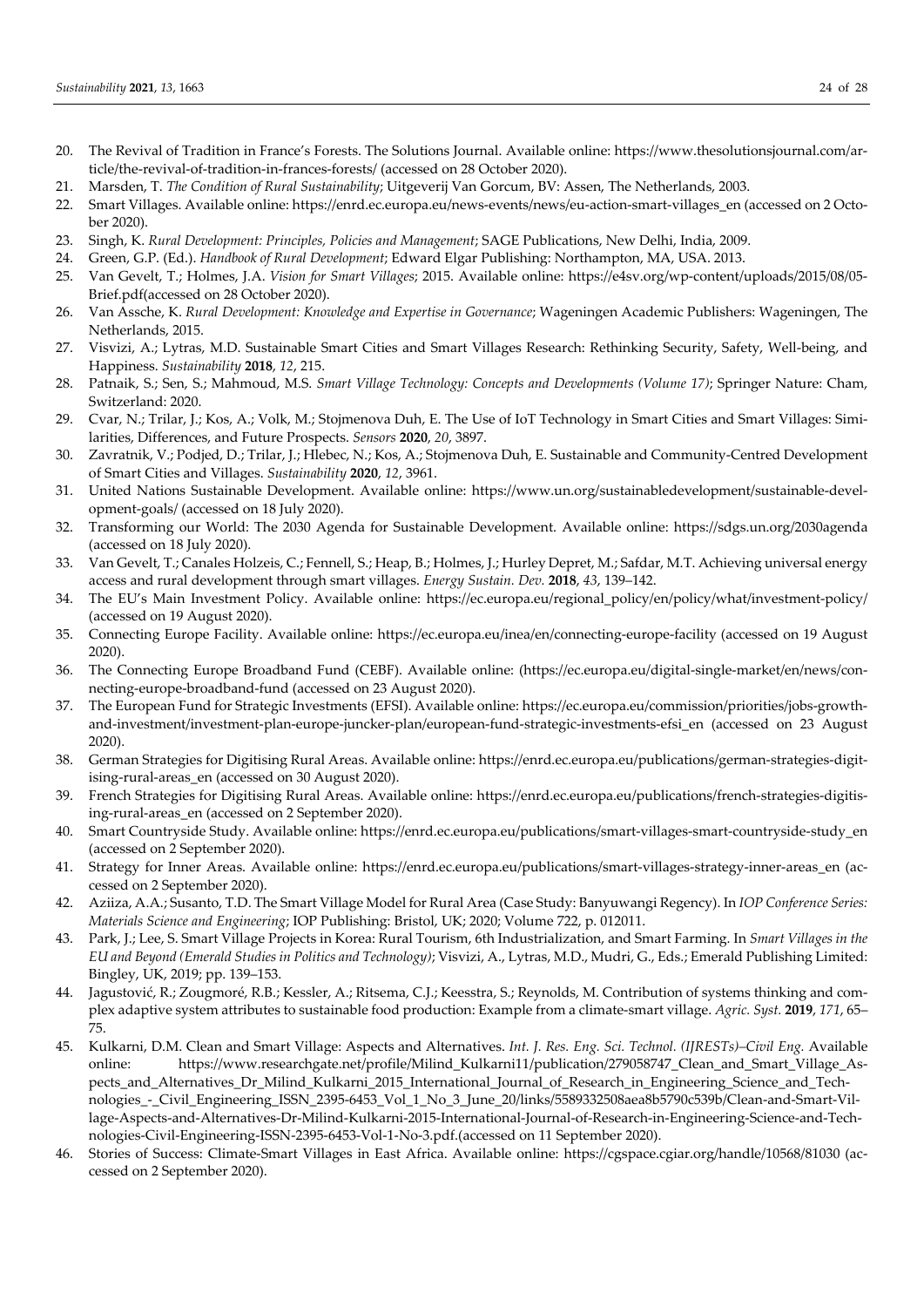- 47. Mihai, F.; Iatu, C. Sustainable Rural Development under Agenda 2030. 2020. Available online: https://www.intechopen.com/books/sustainability-assessment-at-the-21st-century/sustainable-rural-development-underagenda-2030 (accessed on 09 September 2020).
- 48. New Declaration for Smarter Rural Areas. Available online: https://enrd.ec.europa.eu/news-events/news/new-declarationsmarter-rural-areas\_en (accessed on 10 September 2020).
- 49. Haggblade, S. Alternative Perceptions of the Rural Nonfarm Economy. In *Transforming the Rural Nonfarm Economy: Opportunities and Threats in the Developing World*; IFPRI: Washington, DC, USA 2007.
- 50. Wegren, S. The quest for rural sustainability in Russia. *Sustainability* **2016**, *8*, 602.
- 51. Castel, P.; Pick, A. *Increasing Social Insurance Coverage in Viet Nam's SMEs*, OECD Publishing, Paris, France: 2018.
- 52. The Importance of Social Innovation for Smart Villages Development in the Alps. Available online: http://www.simrah2020.eu/index.php/2019/07/26/the-importance-of-social-innovation-for-smart-villages-development-in-the-alps/ (accessed on 18 September 2020).
- 53. EU Support for Smart Villages. Available online: https://ec.europa.eu/digital-single-market/en/news/eu-support-smart-villages (accessed on 18 September 2020).
- 54. Making Europe Grow with Its Rural Territories. Available online: http://www.fao.org/family-farming/detail/en/c/416968/ (accessed on 19 September 2020).
- 55. Horizon 2020. Horizon 2020-European Commission. Available online: https://ec.europa.eu/programmes/horizon2020/en (accessed on 13 October 2020).
- 56. Polirural Reports. Available online: https://polirural.eu/resources/reports/ (accessed on 13 October 2020).
- 57. About DESIRA. Desira. Available online: http://desira2020.eu/the-project/ (accessed on 23 August 2020).
- 58. H2020 Innovative Business Model in Rural Areas*|*LIVERUR. Liverur*|*Living Lab Research Concept in Rural Areas. Available online: https://liverur.eu/ (accessed on 23 October 2020).
- 59. Paris Agreement. Available online: https://ec.europa.eu/clima/policies/international/negotiations/paris\_en (accessed on 14 October 2020).
- 60. Clean Air Programme. Available online: https://ec.europa.eu/environment/air/clean\_air/index.htm (accessed on 14 October 2020).
- 61. 2030 Climate & Energy Framework. Available online: https://ec.europa.eu/clima/policies/strategies/2030\_en (accessed on 27 September 2020).
- 62. EU Action for Smart Villages. Available online: https://enrd.ec.europa.eu/enrd-thematic-work/smart-and-competitive-rural-areas/smart-villages\_en (accessed on 14 October 2020).
- 63. Common Agricultural Policy. Available online: https://ec.europa.eu/info/food-farming-fisheries/key-policies/common-agricultural-policy en (accessed on 14 October 2020).
- 64. The Common Fisheries Policy. Available online: https://ec.europa.eu/fisheries/cfp\_en (accessed on 14 October 2020).
- 65. European Innovation Partnership Agricultural Productivity and Sustainability. Available online: https://ec.europa.eu/eip/agriculture/en/european-innovation-partnership-agricultural (accessed on 26 December 2020).
- 66. About EIP-AGRI. Available online: https://ec.europa.eu/eip/agriculture/en/about (accessed on 17 October 2020).
- 67. Agri-Food. Available online: https://s3platform.jrc.ec.europa.eu/agri-food (accessed on 19 October 2020).
- 68. Common Agricultural Policy Post-2020. The European Network for Rural Development (ENRD)-European Commission. Available online: https://enrd.ec.europa.eu/policy-in-action/common-agricultural-policy-post-2020\_en (accessed on 27 September 2020).
- 69. Policy Database–Data & Statistics. IEA, Available online: https://www.iea.org/policies (accessed on 3 November 2020).
- 70. The SMARTA Project. Available online: https://ruralsharedmobility.eu/ (accessed on 3 November 2020).
- 71. A Framework for Information and Communications Technology Policy Reviews. Available online: https://unctad.org/webflyer/framework-information-and-communications-technology-policy-reviews (accessed on 19 October 2020).
- 72. Aioti Space*|*The Alliance for the Internet of Things Innovation. Available online: https://aioti.eu/ (accessed on 13 October 2020).
- 73. EUR-Lex-52015DC0192-EN-EUR-Lex. Available online: https://eur-lex.europa.eu/legal-content/EN/TXT/?uri=CELEX%3A52015DC0192 (accessed on 13 October 2020).
- 74. The Internet of Things. Available online: https://ec.europa.eu/digital-single-market/en/internet-of-things (accessed on 16 October 2020).
- 75. The Action Plan for Rural Broadband. Available online: https://enrd.ec.europa.eu/action-plan-rural-broadband\_en (accessed on 13 October 2020).
- 76. Broadband Competence Offices Network. Available online: https://ec.europa.eu/digital-single-market/en/broadband-competence-offices (accessed on 13 October 2020).
- 77. Wifi4EU Free Wifi for Europeans. Available online: https://wifi4eu.ec.europa.eu/#/home (accessed on 13 November 2020).
- 78. Shaping Europe's Digital Future-European Commission. Available online: https://ec.europa.eu/digital-single-market/en (accessed on 13 October 2020).
- 79. Broadband Europe. Shaping Europe's Digital Future-European Commission. Available online: https://ec.europa.eu/digital-single-market/en/broadband-europe (accessed on 4 October 2020).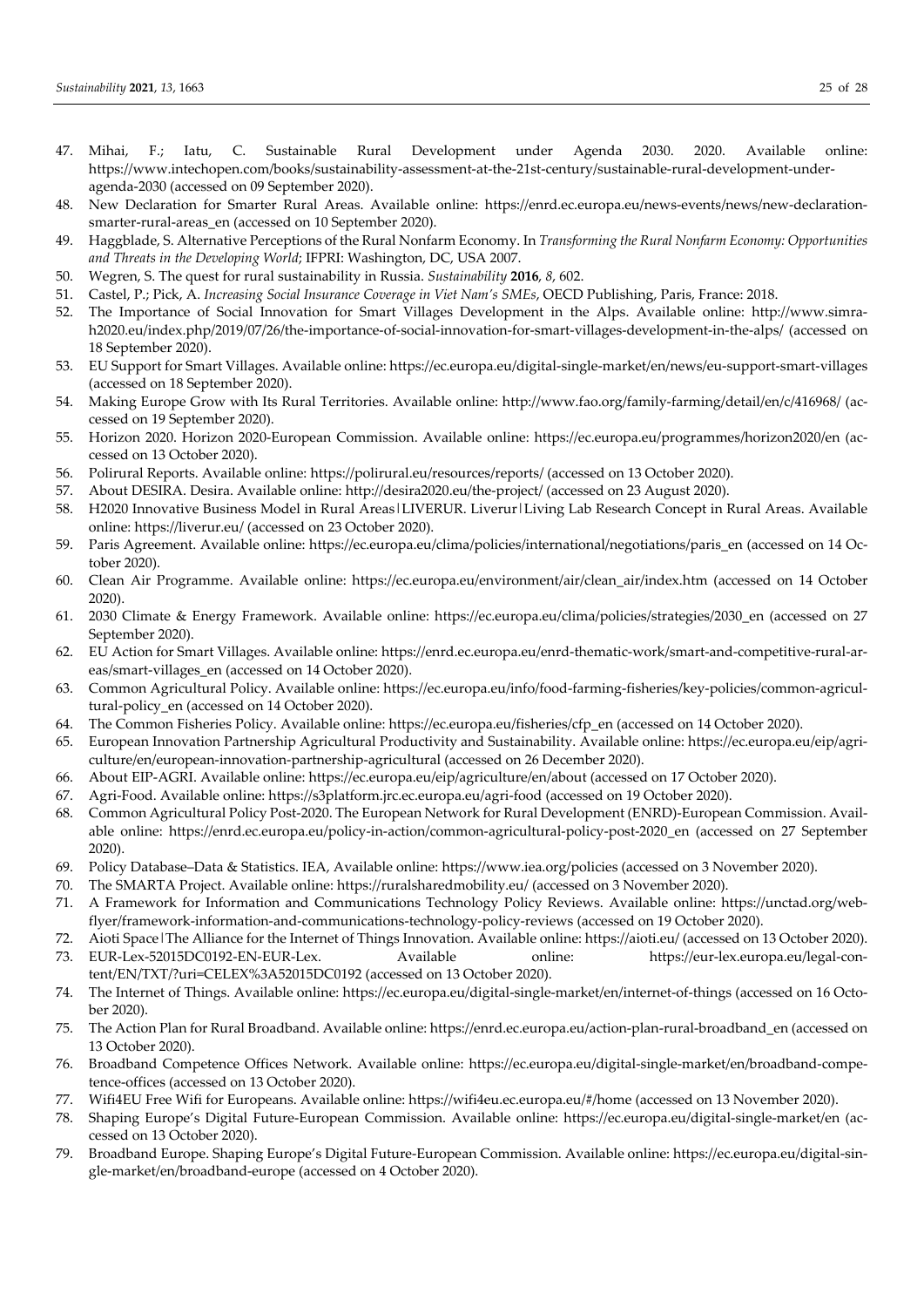- 80. WEBseries for Broadband Competence Offices: 'Broadband Programming 2021–2027′ and '5G'. *'*Shaping Europe's Digital Future-European Commission. Available online: https://ec.europa.eu/digital-single-market/en/news/webseries-broadband-competence-offices-broadband-programming-2021-2027-and-5g (accessed on 29 September 2020).
- 81. Rural 2030*|*Ruralité-Environnement-Développement (R.E.D.). Available online: http://www.ruraleurope.ovh/en/red-2/rural-2030-2/ (accessed on 23 September 2020).
- 82. EU Cohesion Policy. Available online: https://en.unesco.org/creativity/policy-monitoring-platform/eu-cohesion-policy-regional (accessed on 23 October 2020).
- 83. The LEADER Approach-ENRD (European Network for Rural Development)-European Commission. Available online: http://enrd.ec.europa.eu/enrd-static/leader/leader/leader-tool-kit/the-leader-approach/en/the-leader-approach\_en.html (accessed on 8 November 2020).
- 84. Cork 2.0 and the Future of Rural Development. The European Network for Rural Development (ENRD)-European Commission, 15 Dec. 2016. Available online: https://enrd.ec.europa.eu/cork-20-and-future-rural-development\_en (accessed on 26 November 2020).
- 85. How to Address Rural Depopulation in Mountain Areas?–SIMRA Social Innovation in Marginalised Rural Areas. Available online: http://www.simra-h2020.eu/index.php/2019/06/07/how-to-address-rural-depopulation-in-mountain-areas/ (accessed on 13 October 2020).
- 86. IWB 2020-Investitionen in Wachstum Und Beschäftigung Available online: https://www.iwb2020.at/ (accessed on 13 August 2020).
- 87. LOI N° 2015-1776 Du 28 Décembre 2015 Relative à l'adaptation de La Société Au Vieillissement (1)-Légifrance. Available online: https://www.legifrance.gouv.fr/loda/id/JORFTEXT000031700731/2020-09-15/ (accessed on 3 October 2020).
- 88. Neighborland. Neighborland. Available online: https://neighborland.com/about (accessed on 8 September 2020).
- 89. ELR. Baden-Württemberg.de. Available online: https://mlr.baden-wuerttemberg.de/de/unsere-themen/laendlicherraum/foerderung/elr/ (accessed on 13 September 2020).
- 90. Sabina, L.; Francesco, M.; Filippo, T. The Strategy for Inland Areas Serving as a New Local Development Model for Italy. *Rivista economica del Mezzogiorno* **2019**, *3–4*, 739–771.
- 91. Gestione e Sviluppo Dell'impresa-Agriligurianet. Available online: http://www.agriligurianet.it/en/ (accessed on 25 October 2020).
- 92. Pon Metro Genova–Pon Città Metropolitane 2014–2020. Available online: http://www.ponmetro.it/home/ecosistema/viaggionei-cantieri-pon-metro/pon-metro-genova/ (accessed on 13 October 2020).
- 93. Altersleitbild-Kanton Luzern. Available online: https://disg.lu.ch/themen/Menschen\_im\_Alter/Altersleitbild (accessed on 14 September 2020).
- 94. Accueillir Habitants et Visiteurs|Parc Naturel Régional du Vercors. Available online: https://www.parc-du-vercors.fr/node/25388 (accessed on 26 October 2020).
- 95. Regional Development and Cohesion Policy 2021–2027. Available online: https://ec.europa.eu/regional\_policy/en/newsroom/news/2018/06/06-08-2018-regional-development-and-cohesion-policy-2021-2027 (accessed on 5 November 2020).
- 96. Fundacija Prizma. Available online: http://www2.fundacija-prizma.si/ (accessed on 4 November 2020).
- 97. Land Oberösterreich-Klimaschutz in Oberösterreich. Land Oberösterreich. Available online: http://www.land-oberoesterreich.gv.at (accessed on 18 September 2020).
- 98. PACA, Internet DREAL. Internet DREAL PACA. Available online: http://www.paca.developpement-durable.gouv.fr (accessed on 20 September 2020).
- 99. Integriertes Energie- und Klimaschutzkonzept (IEKK). Baden-Württemberg.de. Available online: https://um.baden-wuerttemberg.de/de/klima/klimaschutz-in-baden-wuerttemberg/integriertes-energie-und-klimaschutzkonzept/ (accessed on 4 October 2020).
- 100. Liguria Sostenibile-Sito Ufficiale Della Regione Liguria per l'ambiente. Available online: http://www.ambienteinliguria.it/lirgw/eco3/ep/linkPagina.do?canale=/Home/010svilupposostenibile/010liguriasost (accessed on 5 October 2020).
- 101. Piano Strategico Città Metropolitana Di Genova*|*Costruiamo Insieme Il Territorio Metropolitano. Available online: https://pianostrategico.cittametropolitana.genova.it/ (accessed on 16 October 2020).
- 102. Il Progetto-PROTERINA-3Évolution. Available online: http://interreg-maritime.eu/web/proterina-3evolution (accessed on 9 October 2020).
- 103. Portal Energetika. Available online: https://www.energetika-portal.si/ (accessed on 2 November 2020).
- 104. Umweltbericht-Kanton Luzern. Available online: https://uwe.lu.ch/Umweltbericht (accessed on 15 October 2020).
- 105. NÖ Klima- und Energiefahrplan 2030. Available online: https://www.energieberatung-noe.at/noe-klima-und-energiefahrplan-2030 (accessed on 19 October 2020).
- 106. Tirol 2050-Unser Land Wird Energieautonom. Available online: https://www.tirol2050.at/de/ (accessed on 20 October 2020).
- 107. Communauté de Communes Du Royans Vercors: ENVIRONNEMENT. Available online: http://cc-royans-vercors.org/fr\_FR/environnement-644.html (accessed on 25 October 2020).
- 108. Operational Programme Tyrol. Available online: https://ec.europa.eu/regional\_policy/en/atlas/programmes/2007-2013/austria/operational-programme-tyrol (accessed on 17 October 2020).
- 109. Land Oberösterreich-Ländliche Entwicklung. Land Oberösterreich. Available online: http://www.land-oberoesterreich.gv.at (accessed on 19 October 2020).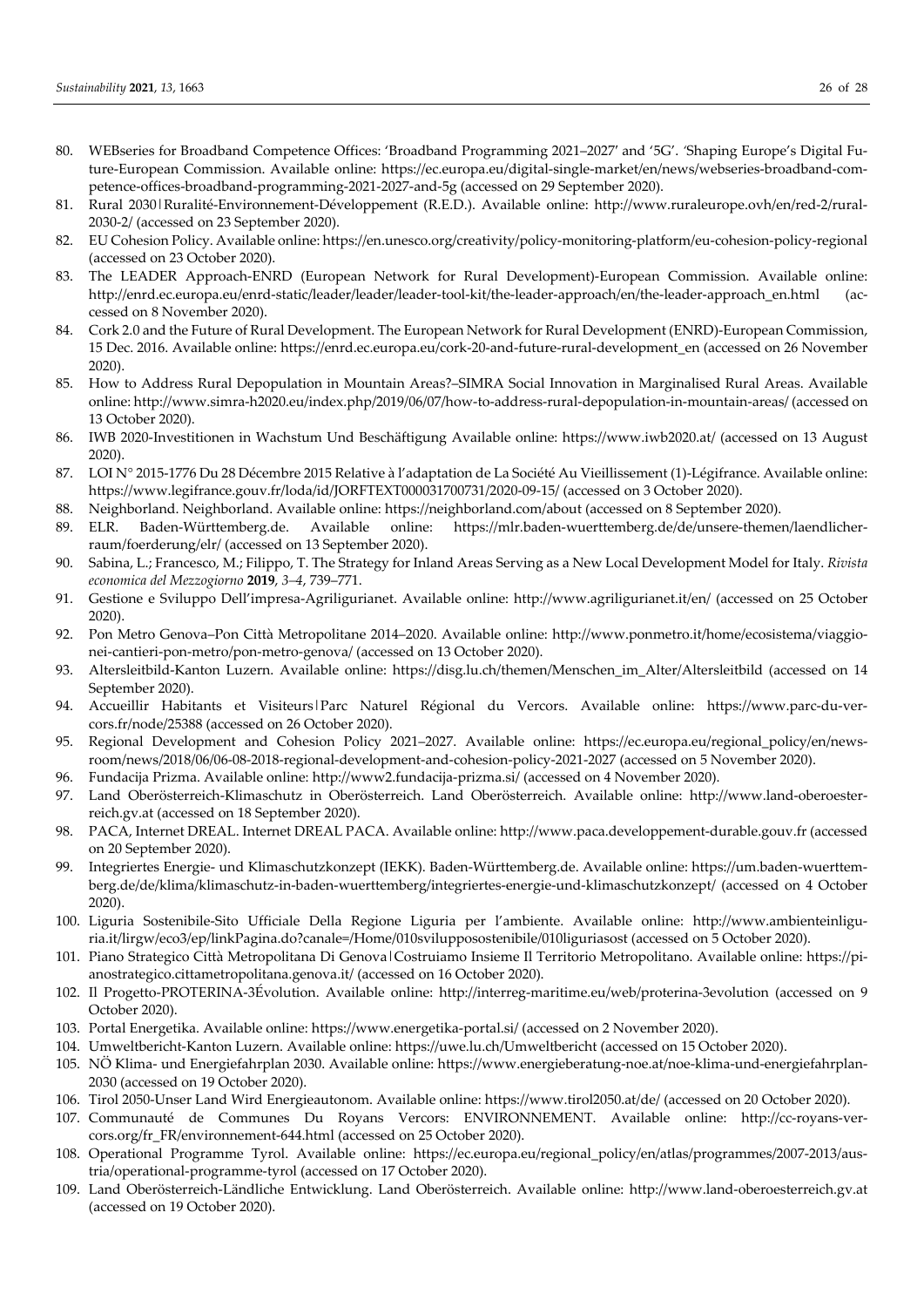- 110. Loi N° 2005-157 Du 23 Février 2005 Relative Au Développement Des Territoires Ruraux-Légifrance. Available online: https://www.legifrance.gouv.fr/loda/id/JORFTEXT000000257340/2020-09-16/ (accessed on 15 October 2020).
- 111. Home-BoMi40 Available online: http://www.bomi40.eu/de/ (accessed on 15 October 2020).
- 112. Spitze auf dem Land! Baden-Württemberg.de. Available online: https://mlr.baden-wuerttemberg.de/de/unsere-themen/laendlicher-raum/foerderung/efre/spitze-auf-dem-land/ (accessed on 17 October 2020).
- 113. Programma di Sviluppo Rurale (PSR)-Agriligurianet. Available online: http://www.agriligurianet.it/it/impresa/sostegno-economico/programma-di-sviluppo-rurale-psr-liguria.html (accessed on 18 October 2020).
- 114. RDP 2014–2020. Available online: https://www.program-podezelja.si/en/rural-development-programme-2014–2020 (accessed on 20 October 2020).
- 115. Skupna Kmetijska Politika Po Letu 2020*|*GOV.SI. Portal GOV.SI. Available online: https://www.gov.si/zbirke/projekti-in-programi/skupna-kmetijska-politika-po-letu-2020/ (accessed on 29 October 2020).
- 116. STANDORT. IHR VORTEIL-Invest in Lower Austria|Ecoplus International. Available online: https://www.ecointernational.at/standort (accessed on 15 October 2020).
- 117. Drome, Site IDE de la. Site IDE de la Drome. Available online: http://www.drome.gouv.fr (accessed on 20 October 2020).
- 118. Digitalisation*|*Bodensee Standort Marketing GmbH (BSM)-BSM-Bodensee Standort Marketing. Available online: https://www.standort-guide-bodensee.com/en/digitalisation.html (accessed on 22 October 2020).
- 119. Strategia Nazionale Aree Interne-Agenzia per la Coesione Territorial. Available online: https://www.agenziacoesione.gov.it/strategia-nazionale-aree-interne/ (accessed on 22 October 2020).
- 120. E-občina. Proračun občine Občine Kungota. Available online: https://www.kungota.si/objave/161 (accessed on 22 October 2020).
- 121. Bericht Über Die Grundversorgung in Der Infrastruktur. Available online: https://www.admin.ch/gov/de/start/dokumentation/medienmitteilungen.msg-id-13952.html (accessed on 25 October 2020).
- 122. Entwicklung der Neuen Mobilitätsstrategie der REGION LUZERN WEST. Available online: https://www.regionwest.ch/projekte-foerderinstrumente/eigene-projekte/news-detail/entwicklung-der-neuen-mobilitaetsstrategie-der-region-luzern-west/ (accessed on 26 October 2020).
- 123. Verkehrsverbund Luzern: ÖV-Bericht. Available online: https://www.vvl.ch/planung/oev-bericht/ (accessed on 25 October 2020).
- 124. Digitalisierungsstrategie NÖ. Available online: http://www.noe-digital.at/noe/ (accessed on 28 October 2020).
- 125. Country Information-Austria. Shaping Europe's Digital Future-European Commission. Available online: https://ec.europa.eu/digital-single-market/en/country-information-austria (accessed on 28 October 2020).
- 126. Digitalregion Oberösterreich. Available online: https://www.digitalregion.at/en/digital-region-upper-austria/ (accessed on 27 October 2020).
- 127. SUD THD. SUD THD. Available online: https://www.sud-thd.net/ (accessed on 25 October 2020).
- 128. Scot Grenoble–Accueil. Scot 2030. Available online: https://scot-region-grenoble.org/ (accessed on 1 November 2020).
- 129. Ansiedlungen*|*Bodensee Standort Marketing (BSM)-BSM-Bodensee Standort Marketing. Available online: https://standortguide-bodensee.com/de/bodensee-360.html (accessed on 26 October 2020).
- 130. Förderung-Digital@bw. Available online: https://www.digital-bw.de/foerderung/ (accessed on 1 November 2020).
- 131. Por Fesr 2014–2020-Regione Liguria. Available online: https://www.regione.liguria.it/homepage/fondieuropei/por-fesr-2014- 2020.html (accessed on 2 November 2020).
- 132. Pirni, A.; Giampellegrini, P.P.; Raffini, L. Transformación digital y e-gobierno: Para una agenda de investigación sobre la región de liguria. OBETS: *Rev. De Cienc. Soc.* **2019**, *14*, 471–490.
- 133. Smart Villages. LABLOG. Available online: http://blog.ltfe.org/smart-villages/ (accessed on 22 October 2020).
- 134. Strategie Des Bundesrates Für Eine Digitale Schweiz. Available online: https://www.admin.ch/gov/de/start/dokumentation/medienmitteilungen.msg-id-61417.html (accessed on 15 November 2020).
- 135. Medienmitteilungen-Medienmitteilungen Standeskanzlei. Available online: https://www.gr.ch/DE/Medien/Mitteilungen/MMStaka/Seiten/Aktuell.aspx (accessed on 29 October 2020).
- 136. Detail-Kanton Luzern. Available online: https://www.lu.ch/kr/parlamentsgeschaefte/geschaefte/Abstimmungsresultate/2016/2\_3\_mai/Detail?TraktandumGuid=9692fee8-4d5f-426c-903b-26fa3890c5e9 (accessed on 5 November 2020).
- 137. Der Weg zur Datenautobahn. Regiosuisse. Available online: https://regiosuisse.ch/news/der-weg-zur-datenautobahn?1821584799 (accessed on 16 October 2020).
- 138. Home. Available online: https://www.noeku.at/en (accessed on 29 October 2020).
- 139. Europäischer Sozialfonds*|*amg-tirol. Available online: http://www.amg-tirol.at/node/1184 (accessed on 5 November 2020.
- 140. Kulturquartier, OÖ. "About OÖ Kulturquartier. OÖ, Kulturquartier. Available online: https://www.ooekulturquartier.at/en/about/ (accessed on 25 October 2020).
- 141. Regione Marche (ARS). Available online: https://advantageja.eu/index.php/about-us/partner/41:regione-marchears&catid=21:page&Itemid=101 (accessed on 26 October 2020).
- 142. Agire per l'impresa e per Il Territorio*|*#GenovaMetropoli. Available online: https://fuorigenova.cittametropolitana.genova.it/ (accessed on 6 November 2020).
- 143. E-občina. Projekti in investicije Občine Kungota. Available online: https://kungota.si/objave/46 (accessed on 29 October 2020).
- 144. Bundesministerioum Landwirtschaft, Regionen und Tourismus, Bmlrt.Gv.At. Available online: https://www.bmlrt.gv.at/ (accessed on 29 October 2020).